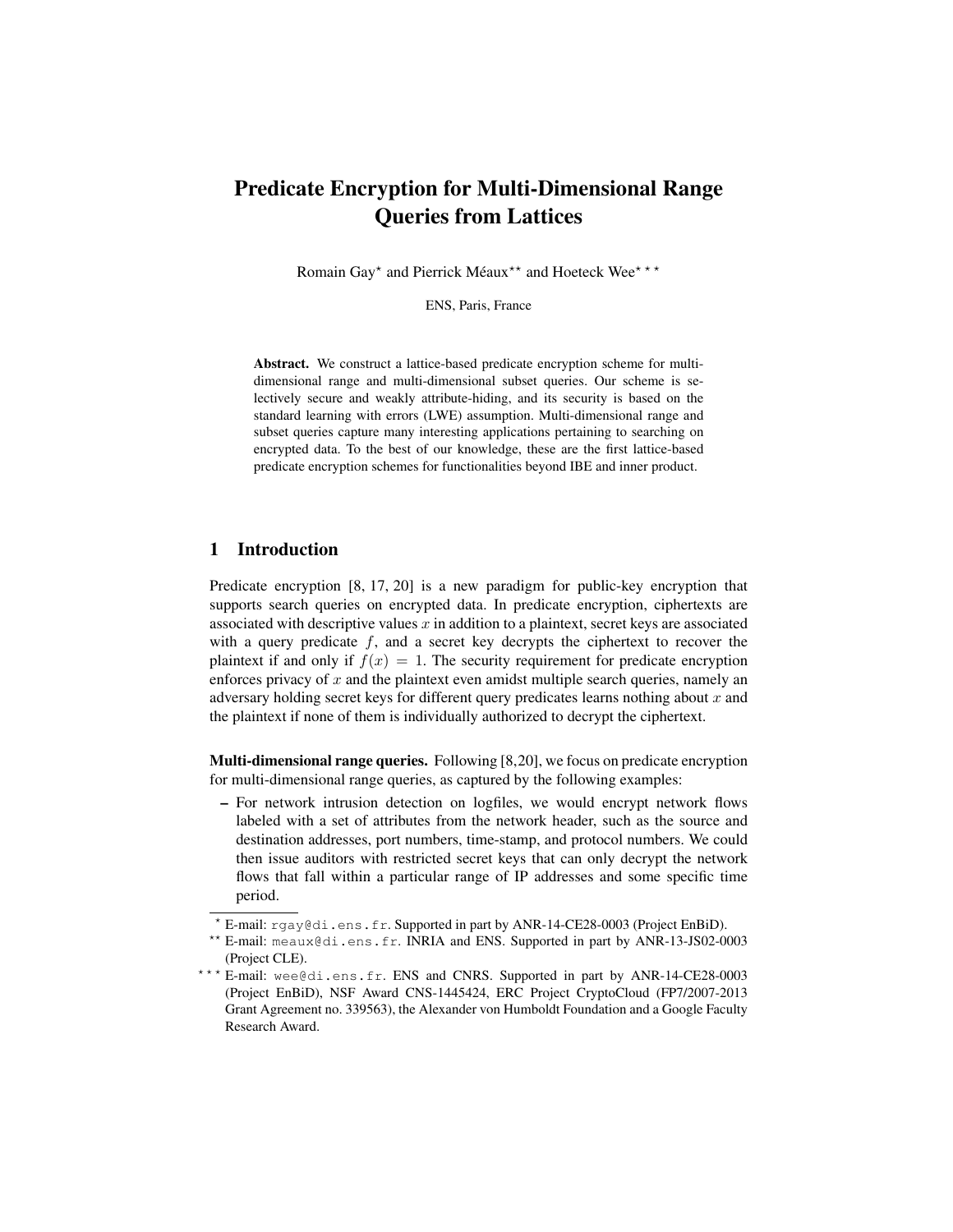- For credit card fraud investigation, we would encrypt credit card transactions labeled with a set of attributes such as time, costs and zipcodes. We could then issue investigators with restricted secret keys that decrypt transactions over \$1,000 which took place in the last month and originated from a particular range of zipcodes.
- For online dating, we would encrypt personal profiles labeled with dating preferences pertaining to age, height, weight and salary. Secret keys are associated with specific attributes and can only decrypt profiles for which the attributes match the dating preferences.

More generally, in multi-dimensional range queries, we are given a point  $(z_1, \ldots, z_D) \in$  $[T]^D$  and interval ranges  $[x_1, y_1], \ldots, [x_D, y_D] \subseteq [T]$  and we want to know if  $(x_1 \leq$  $z_1 \leq y_1$ )  $\wedge \cdots \wedge (x_D \leq z_D \leq y_D)$ . We also consider more general multi-dimensional subset queries where we are given subset  $S_1, \ldots, S_D \subseteq [T]$  and we want to know if  $(z_1 \in S_1) \wedge \cdots \wedge (z_n \in S_n)$ . Note that in the first two examples, the search queries are associated with the keys, whereas in the third example, the search queries are associated with the ciphertext. We will refer to encryption schemes for the former as "key-policy" schemes, and schemes for the latter as "ciphertext-policy" schemes. In all of these examples, it is important that unauthorized parties do not learn the contents of the ciphertexts, nor of the meta-data associated with the ciphertexts, such as the network header or dating preferences. On the other hand, it is often okay to leak the meta-data to authorized parties. We stress that privacy of the meta-data is an additional security requirement provided by predicate encryption but not attribute-based encryption [14, 15].

Prior works. The first constructions of predicate encryption for multi-dimensional range queries were given in the works of Boneh and Waters [8] and Shi, et. al [20]; all of these constructions rely on bilinear groups and achieve parameters that are linear in the number of dimensions  $D$ . The latter work also presents a generic "brute force" construction based on any anonymous IBE, where the parameters grow exponentially in D.

## 1.1 Our contributions

In this work, we construct a lattice-based predicate encryption scheme for multidimensional range queries, whose security is based on the standard learning with errors (LWE) assumption. Our scheme is selectively secure and weakly attribute-hiding, that is, we only guarantee privacy of the ciphertext attribute against collusions that are not authorized to decrypt the challenge ciphertext. The scheme is best suited for applications where the range  $T$  is very large but the number of dimensions  $D$  is a small constant, as is the case for the three applications outlined earlier and also the scenario considered in [20]. In addition, we extend our techniques to multi-dimensional subset queries, where we obtain improved efficiency over prior schemes [8]. We summarize our schemes in Table 1 and 2.

Our approach. At a high level, our approach follows that of Shi et al. [20], who showed how to boost an anonymous IBE scheme into a predicate encryption scheme for multi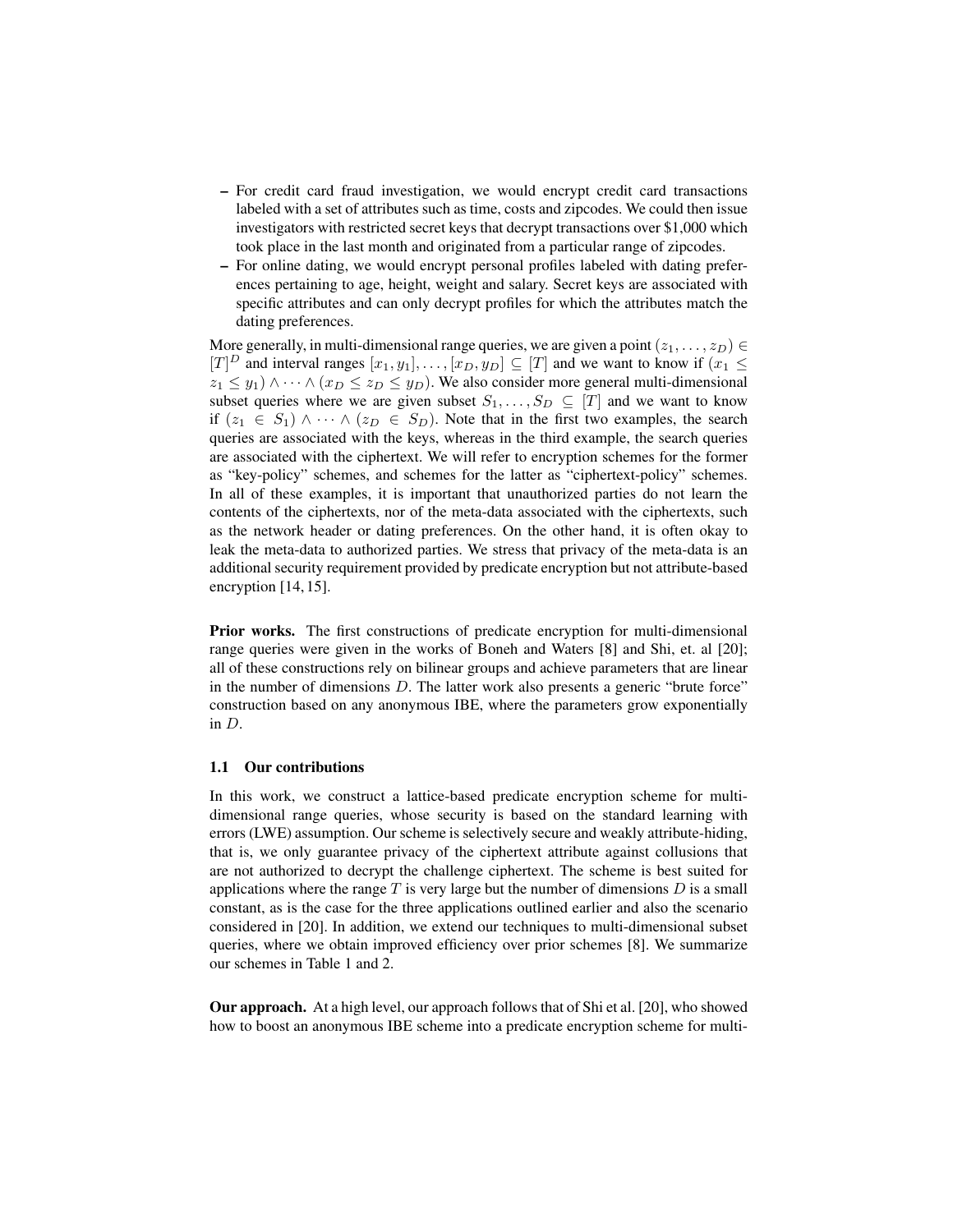dimensional range queries. We show how to carry out a similar transformation over lattices, starting from the LWE-based anonymous IBE schemes in [1,4,9]. We highlight the main novelties in this work:

- First, we present a more modular and conceptually simpler approach for handling multi-dimensional range queries. We construct our scheme for the simpler AND-OR-EQ predicate (conjunction of disjunction of equalities), and present a combinatorial reduction from multi-dimensional range queries to this predicate. The simpler AND-OR-EQ predicate is symmetric, which immediately yields both keypolicy and ciphertext-policy schemes for multi-dimensional range queries. We can only prove security for our lattice-based AND-OR-EQ predicate encryption under an "at most one" promise, which necessitates a more delicate reduction from multidimensional range queries to AND-OR-EQ where we decompose range queries into disjoint sub-intervals. Indeed, the same technical issue arises in the previous pairing-based schemes.
- To handle the inner disjunction of equality like  $(X = a) \vee (X = b)$  for the keypolicy AND-OR-EQ predicate where X is associated with the ciphertext and  $(a, b)$ with the key, our new ciphertext is an anonymous IBE ciphertext for the identity  $X$ , and the key comprises two IBE keys for  $a$  and  $b$ ; decryption works by trying all possible IBE keys. Following [20], we will pad the plaintext with zeroes, so that we know which of the decryptions corresponds to the correct plaintext. To handle the outer conjunction, we rely on secret sharing, as with prior lattice-based fuzzy IBE [3].
- Correctness for the inner disjunction requires more care than that in the bilinear groups. Roughly speaking, we need to show that decrypting an IBE ciphertext for identity a with a key for identity  $b \neq a$  yields a random-looking value. The straight-forward argument that relies on IBE security yields computational correctness. To achieve statistical correctness in the lattice-based setting, we rely on a simple but seemingly novel analysis of the output of lattice-based trapdoor sampling algorithms (c.f. Lemma 13).
- The intuition for security for the inner disjunction is as follows: if  $X$  is different from  $\alpha$  and  $\beta$ , then both  $X$  and the plaintext remain hidden via security of the underlying IBE. On the other hand, if X is equal to one of  $a, b$ , then the decryptor does learn the exact value of  $X$ , which means that we cannot hope to achieve strong attribute-hiding using these techniques. To establish the weak attribute-hiding for the general AND-OR-EQ, we rely on techniques from lattice-based inner product encryption [4].

To the best of our knowledge, this is the first lattice-based predicate encryption scheme for functionalities beyond IBE and inner product [1, 4, 9, 21], and we hope that it would inspire further research into lattice-based predicate encryption. We defer a more detailed overview of our construction to Section 4.

Organization. The rest of the paper is organized as follows. We recall the relevant background on lattices and the security model of predicate encryption in Section 2. We introduce the so-called AND-OR-EQ predicate, and show how to reduce multidimensional subset queries and multi-dimensional range queries to AND-OR-EQ in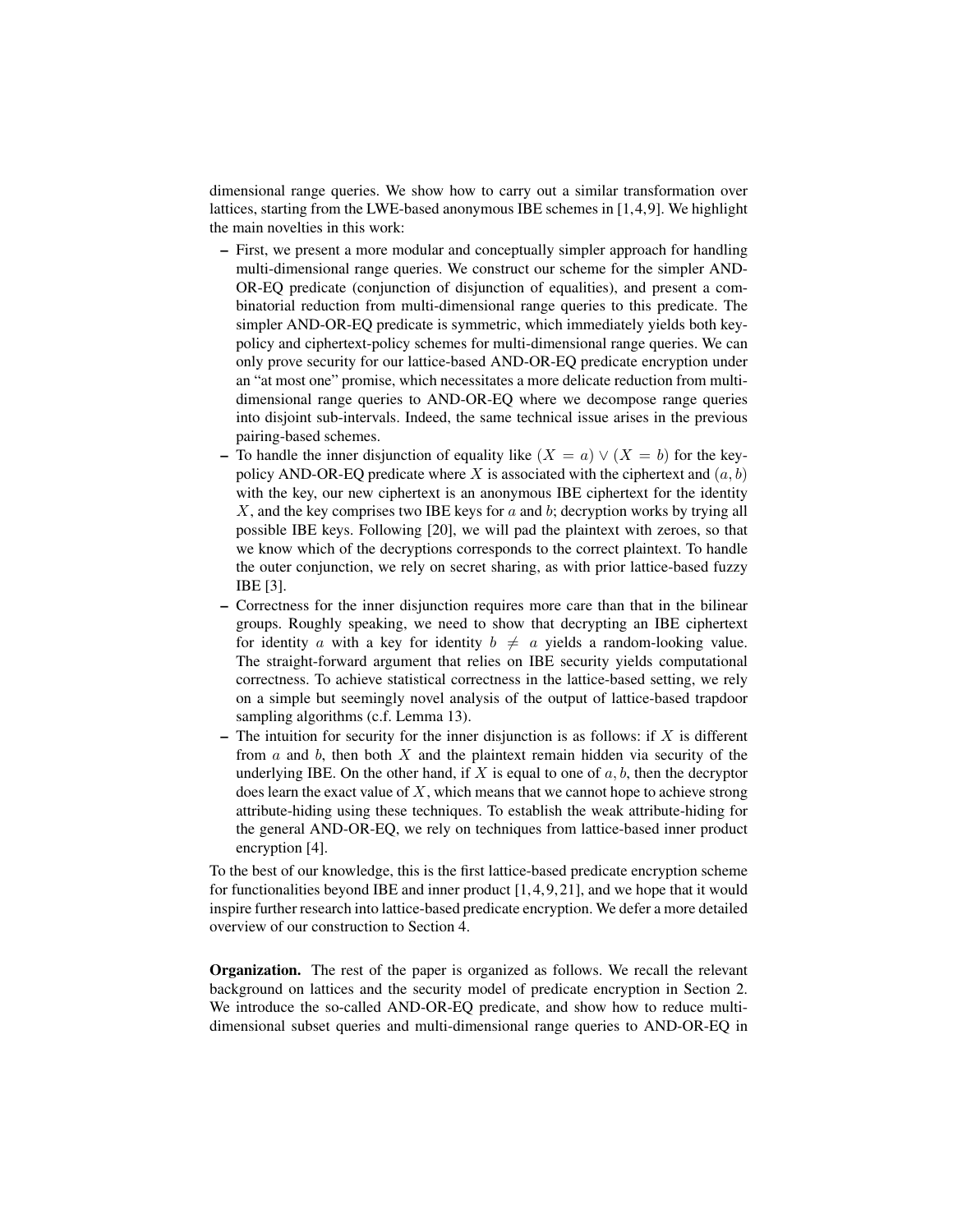Table 1. Summary of existing predicate encryption schemes for multi-dimensional range queries: given a point  $(z_1, \ldots, z_D) \in [T]^D$  and interval ranges  $[x_1, y_1], \ldots, [x_D, y_D] \subseteq [T]$ , we want to know if  $(x_1 \leq z_1 \leq y_1) \wedge \cdots \wedge (x_D \leq z_D \leq y_D)$ . Here, D denotes the number of dimensions and T the number of points in each dimension. We omit the  $poly(n)$  multiplicative overhead, where  $n$  is the security parameter.

| Reference                                                                                | <b>Size</b> |                                      |  | Time           |                                                                            | Attribute |
|------------------------------------------------------------------------------------------|-------------|--------------------------------------|--|----------------|----------------------------------------------------------------------------|-----------|
|                                                                                          |             |                                      |  |                | Public key   Ciphertext   Secret key   Encryption   Decryption             | hiding    |
| [8] (KP)                                                                                 |             | $O(D \cdot T)   O(D \cdot T)   O(D)$ |  | $O(D \cdot T)$ | O(D)                                                                       | fully     |
| $[20]$ (KP, CP)                                                                          |             |                                      |  |                | $ O(D \log T) O(D \log T) O(D \log T) O(D \log T) O((\log T)^{D}) $ weakly |           |
| this paper (KP, CP) $O(D \log T)O(D \log T)O(D \log T)O(D \log T)O((\log T)^{D})$ weakly |             |                                      |  |                |                                                                            |           |

Table 2. Summary of existing predicate encryption schemes for multi-dimensional subset queries: given a point  $(z_1, \ldots, z_D) \in [T]^D$  and subsets  $S_1, \ldots, S_D \subseteq [T]$ , we want to know if  $(z_1 \in$  $S_1$ )  $\wedge \cdots \wedge (z_D \in S_D)$ . Here, D denotes the number of dimension and T the size of the sets. We omit the  $poly(n)$  multiplicative overhead, where n is the security parameter. (KP) stands for key-policy and (CP) stands for ciphertext-policy.

| Reference                                                                   | Size |  |  | Time |                                                                      | Attribute |
|-----------------------------------------------------------------------------|------|--|--|------|----------------------------------------------------------------------|-----------|
|                                                                             |      |  |  |      | Public keyCiphertextSecret keyEncryptionDecryption hiding            |           |
| [8]                                                                         |      |  |  |      | $ O(D \cdot T) O(D \cdot T) O(D \cdot T) O(D \cdot T) O(D \cdot T) $ | fully     |
| this paper (KP) $O(D)$                                                      |      |  |  |      | $O(T^D)$                                                             | weakly    |
| this paper $(CP) O(D \cdot T) O(D \cdot T) $ $O(D)$ $ O(D \cdot T) $ $O(D)$ |      |  |  |      |                                                                      | weakly    |

Section 3. We give our lattice-based predicate encryption scheme for AND-OR-EQ in Section 4, and we show that it gives an efficient construction for multi-dimensional range queries. Finally, we show in Section 5 how to improve the construction of Section 4 in order to obtain an efficient scheme for multi-dimensional subset queries.

# 2 Preliminaries

*Notations.* We denote by  $s \leftarrow_R S$  the fact that s is picked uniformly at random from a finite set  $S$  or from a distribution. By PPT, we denote a probabilistic polynomial-time algorithm. Throughout this paper, we use  $1^n$  as the security parameter. For every vector  $\mathbf{u} \in \mathbb{Z}_q^n$ , we write  $\mathbf{u} = (u_1, \dots, u_n)$ , and for any matrix  $\mathbf{M} \in \mathbb{Z}_q^{n \times m}$ , we write  $M_{i,j}$ the  $(i, j)$  entry of M. For any  $x \in \mathbb{R}$ , we denote by  $\lfloor x \rfloor$  the largest integer less than or equal to x. For any  $z \in [0, 1]$ , we denote by  $|z|$  the closest integer to z.

Randomness extraction. We use the following variant of the left-over hash lemma [11, 16] from [1]: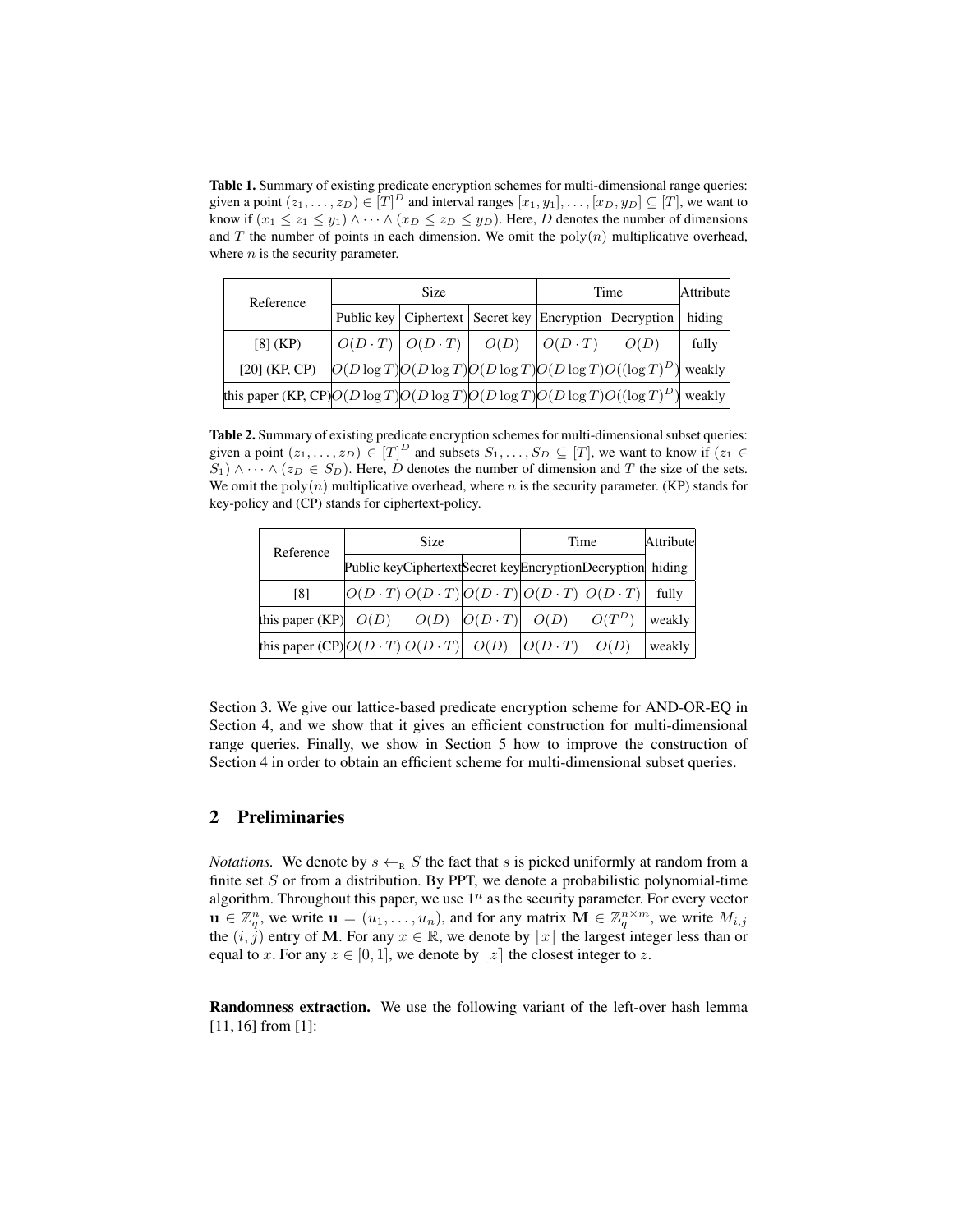**Lemma 1** ( [1], **Lemma 13**). Let  $m > (n + 1) \log q + \omega(\log n)$ ,  $q > 2$  be a *prime number,*  $\mathbf{R} \leftarrow_{\mathbb{R}} \{-1,1\}^{m \times \ell} \mod q$ , where  $\ell = \ell(n)$  *is polynomial in* n. Let  $\mathbf{A} \leftarrow_{\mathbb{R}} \mathbb{Z}_q^{n \times m}, \mathbf{B} \leftarrow_{\mathbb{R}} \mathbb{Z}_q^{n \times \ell}$ ; For all vectors  $\mathbf{u} \in \mathbb{Z}^m$  the distribution  $(\mathbf{A}, \mathbf{A}\mathbf{R}, \mathbf{u}^{\mathsf{T}}\mathbf{R})$  is *statistically close from the distribution*  $(A, B, u<sup>T</sup> R)$ *.* 

LWE Assumption. The decisional Learning With Error problem (dLWE) was introduced by Regev [19],

**Definition 1 (dLWE).** For an integer  $q = q(n) \geq 2$ , an adversary A and an error *distribution*  $\chi = \chi(n)$  *over*  $\mathbb{Z}_q$ *, we define the following advantage function:* 

$$
\mathsf{Adv}_{\mathcal{A}}^{\mathsf{dlWE}_{n,m,q,\chi}} := |\Pr[\mathcal{A}(\mathbf{A}, \mathbf{z}_0) = 1] - \Pr[\mathcal{A}(\mathbf{A}, \mathbf{z}_1) = 1]|
$$

*where*

$$
\mathbf{A} \leftarrow_R \mathbb{Z}_q^{n \times m}, \mathbf{s} \leftarrow_R \mathbb{Z}_q^n, \mathbf{e} \leftarrow_R \chi^m, \mathbf{z}_0 := \mathbf{s}^{\!\top} \mathbf{A} + \mathbf{e}^{\!\top} \quad \text{and} \quad \mathbf{z}_1 \leftarrow_R \mathbb{Z}_q^m
$$

*The* dLWEn,m,q,χ *assumption asserts that for all* PPT *adversaries* A*, the advantage*  $\mathsf{Adv}_{\mathcal{A}}^{\mathsf{dLWE}_{n,m,q,\chi}}$  is a negligible function in  $n$ .

Throughout the paper, we denote by  $\chi_{\text{max}} < q$  the bound on the noise distribution  $\chi$ .

#### 2.1 Lattice preliminaries

**Lattices.** For any matrix  $A \in \mathbb{Z}_q^{n \times m}$  and any vector  $p \in \mathbb{Z}_q^n$ , we define the orthogonal q-ary lattice of **A**:  $\Lambda_q^{\perp}(\mathbf{A}) := \{ \mathbf{u} \in \mathbb{Z}^m : \mathbf{A}\mathbf{u} = \mathbf{0} \mod q \}$  and the shifted lattice:  $A_q^{\mathbf{p}}(\mathbf{A}) := \{ \mathbf{u} \in \mathbb{Z}^m : \mathbf{A}\mathbf{u} = \mathbf{p} \mod q \}$ . Similarly, for any matrix  $\mathbf{P} \in \mathbb{Z}_q^{n \times \ell}$ , we define:  $\Lambda_q^{\mathbf{P}}(\mathbf{A}) := \{ \mathbf{U} \in \mathbb{Z}^{m \times \ell} : \mathbf{A}\mathbf{U} = \mathbf{P} \mod q \}.$ 

**Matrix norms.** For any vector x, we denote by  $\|\mathbf{x}\|$  its  $\ell_2$  norm. For any matrix  $\mathbf{R} \in$  $\mathbb{Z}_q^{n\times\ell}$  we define the three following norms:

- 1.  $\|\mathbf{R}\|$  denotes the maximum of the  $\ell_2$  norm over the columns of **R**.
- 2.  $\|\mathbf{R}\|_{\text{GS}}$  denotes the Gram-Schmidt norm of R (see [7] for further details).
- 3.  $\|\mathbf{R}\|_2$  denotes the operator norm of  $\mathbf R$  defined as  $\|\mathbf{R}\|_2 = \sup_{\|\mathbf{x}\| = 1} \|\mathbf{R}\mathbf{x}\|.$

Note that for any matrix  $S \in \mathbb{Z}_q^{\ell \times m}$ , and any vector  $e \in \mathbb{Z}_q^n$ , we have  $\|\mathbf{R} \cdot \mathbf{S}\| \leq$  $\|\mathbf{R}\|_2 \cdot \|\mathbf{S}\|$ , and  $\|\mathbf{e}^\top \mathbf{F}\|_{\infty} \leq \|\mathbf{e}\| \cdot \|\mathbf{F}\|.$ 

**Gaussian distributions.** For any positive parameter  $\sigma \in \mathbb{R}_{>0}$ , let  $\rho_{\sigma}(\mathbf{x}) :=$  $\exp(-\pi ||\mathbf{x}||^2 / \sigma^2)$  be the Gaussian function on  $\mathbb{R}^n$  of center 0 and parameter  $\sigma$ .

For any  $n \in \mathbb{N}$  and any subset D of  $\mathbb{Z}^n$ , we define  $\rho_{\sigma}(D) := \sum_{\mathbf{x} \in D} \rho_{\sigma}(\mathbf{x})$  the discrete

integral of  $\rho_{\sigma}$  over D, and  $\mathcal{D}_{D,\sigma}$  the discrete Gaussian distribution over D of parameter *σ*. That is, for all  $y \in D$ , we have  $\mathcal{D}_{D,\sigma}(y) := \frac{\rho_{\sigma}(y)}{\rho_{\sigma}(D)}$ .

**Lemma 2** ( [7], **Lemma 2.5**). *Let*  $n, m, \ell, q > 0$  *be integers and*  $\sigma > 0$  *be a Gaussian parameter. For all*  $\mathbf{A} \in \mathbb{Z}_q^{n \times m}$ ,  $\mathbf{P} \in \mathbb{Z}_q^{n \times \ell}$ ,  $\mathbf{U} \leftarrow_R \mathcal{D}_{A_q^{\mathbf{P}}(\mathbf{A}), \sigma}$  and  $\mathbf{R} \leftarrow_R \{-1, 1\}^{m \times m}$ *, with overwhelming probability in* m*,*

$$
\|\mathbf{U}\| \leq \sigma\sqrt{m} , \|\mathbf{R}\|_2 \leq 20\sqrt{m}
$$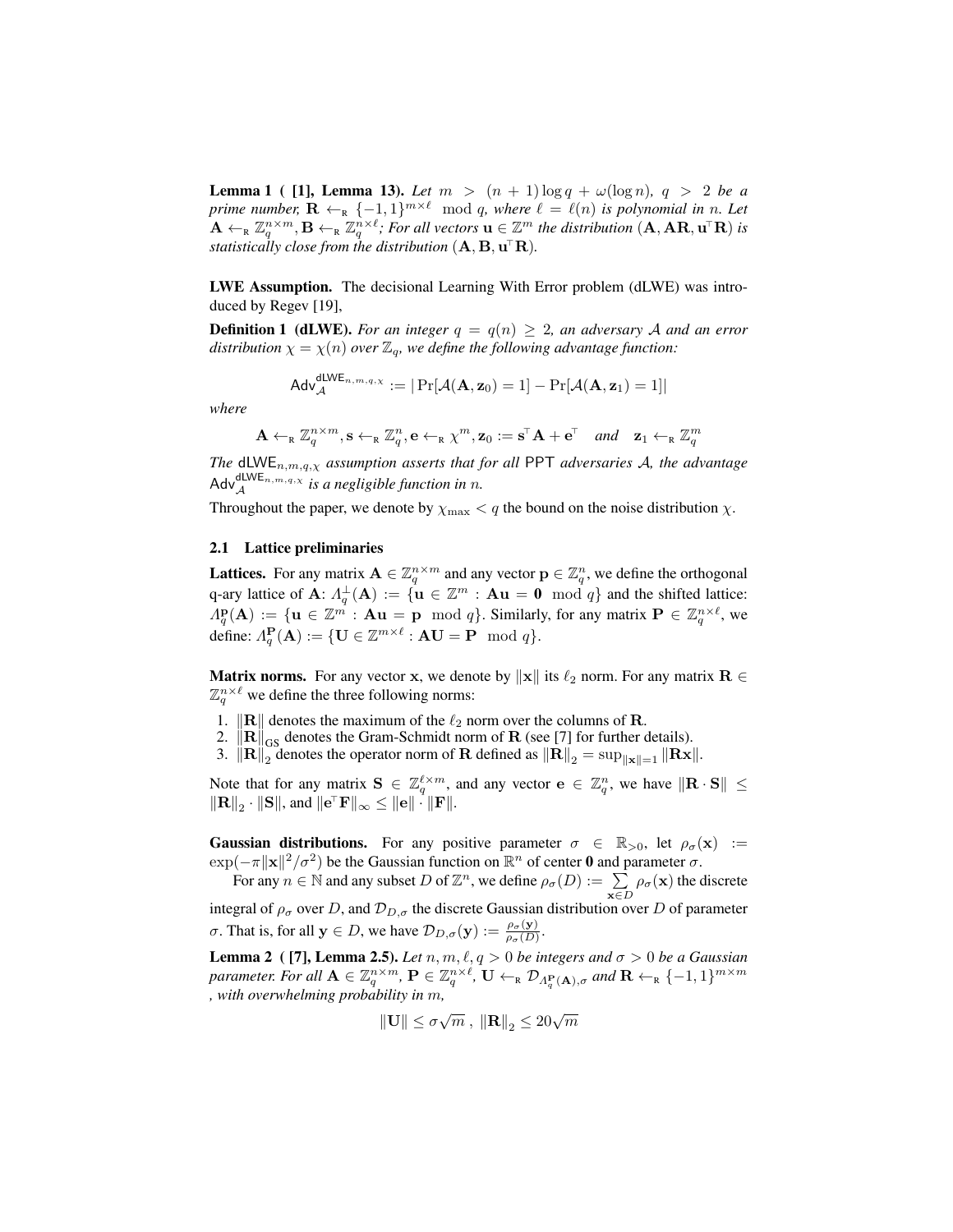Trapdoor generators. The following lemmas state properties of algorithms for generating short basis of lattices.

**Lemma 3** ( [5, 6, 18]). Let  $n, m, q > 0$  be integers with q prime and  $m = \Theta(n \log q)$ . *There is a* PPT *algorithm* TrapGen *defined as follows:*

 $\mathsf{TrapGen}(1^n,1^m,q)$ :

**Inputs:** *a security parameter n, an integer m such that*  $m = \Theta(n \log q)$ *, and a prime modulus* q*.*

**Outputs:** *a matrix*  $\mathbf{A} \in \mathbb{Z}_q^{n \times m}$  *and a basis*  $\mathbf{T_A} \in \mathbb{Z}_q^{m \times m}$  for  $\Lambda_q^{\perp}(\mathbf{A})$  such that the distribution of  ${\bf A}$  is  ${\rm negl}(n)$ -close to uniform and  ${\left\| {{{\bf{T}}_{{\bf A}}}} \right\|_{\rm GS} = O(\sqrt{n\log q}),$  with all but *negligible probability in* n*.*

**Lemma 4** ( [18]). Let  $n, m, q > 0$  be integers with q prime and  $m = \Theta(n \log q)$ . *There is a full-rank matrix* **G** such that the lattice  $\Lambda_q^{\perp}(\mathbf{G})$  has a publicly known basis  $\mathbf{T_G} \in \mathbb{Z}^{m \times m}$  with  $\left\| \mathbf{T_G} \right\|_{\text{GS}} \leq \sqrt{5}$ .

# Lemma 5 ( [13], Lemmas 5.1 and 5.2).

- $I$  *Let*  $m ≥ 2n log q$ *. With all but* negl(n) *probability*,  $A ← R \mathbb{Z}_q^{n×m}$  *is full rank (i.e.* the subset-sums of the columns of  $\mathbf{A}$  generate  $\mathbb{Z}_q^n$ ).
- $-$  *Assume* **A** ∈  $\mathbb{Z}_q^{n \times m}$  *is full-rank and*  $\sigma = \omega(\sqrt{\log n})$ *. Then, the following distributions are statistically close:*

 $\{(\mathbf{u}, \mathbf{A}\mathbf{u}) : \mathbf{u} \leftarrow_R \mathcal{D}_{\mathbb{Z}^m, \sigma}\}$  and  $\{(\mathbf{u}, \mathbf{p}) : \mathbf{p} \leftarrow_R \mathbb{Z}_q^n, \mathbf{u} \leftarrow_R \mathcal{D}_{\Lambda_q^{\mathbf{p}}(\mathbf{A}), \sigma}\}$ 

## 2.2 Sampling algorithms

Given a matrix  $\mathbf{F} := [\mathbf{A} || \mathbf{B}]$  and a matrix P, we would like to sample random low-norm matrices U such that  $FU = P$ . Specifically, we want to sample U from the distribution  $\mathcal{D}_{A_q^{\mathbf{P}}(\mathbf{F}),\sigma}$ . The following lemma tells us we could do so given either (1) a low-norm basis  ${\bf T_A}$  of  $\varLambda_q^\perp({\bf A})$  using RightSample, or (2) a low-norm matrix  ${\bf R}$  and an invertible matrix H such that  $B = HG + AR$  using LeftSample. We will use (1) in the actual scheme, and (2) in the security proof.

# Lemma 6 ( [2, 9, 13, 18] and [7], Lemma 2.8).

*There exist* PPT *algorithms* RightSample *and* LeftSample *such that:*

RightSample(A, TA, B, P, σ)*:*

**Inputs:** full-rank matrices  $\mathbf{A}, \mathbf{B} \in \mathbb{Z}_q^{n \times m}$ , a basis  $\mathbf{T}_\mathbf{A}$  of  $\Lambda_q^{\perp}(\mathbf{A})$ , a matrix  $\mathbf{P} \in$  $\mathbb{Z}_q^{n\times (\ell+n)}$  and a Gaussian parameter  $\sigma = O(\|\mathbf{T_A}\|_{\text{GS}})$ .

**Output:** a matrix  $U \in \mathbb{Z}_q^{2m \times (\ell+n)}$  whose distribution is statistically close to  $\mathcal{D}_{\Lambda^{\mathbf{P}}_q[\mathbf{A}\|\mathbf{B}],\sigma\cdot\omega(\sqrt{\log m})}.$ 

*Remark 1. We can sample a short matrix* U =  $\sqrt{ }$  $\mathcal{L}$  $\mathbf{U}_1$  $\mathbf{U}_2$  $\setminus$  $\left\{\begin{array}{rcl}\in & \mathbb{Z}_q^{2m\times (\ell+k)} \text{ in the } \end{array}\right.$ 

same way that [2]. That is, we first sample the bottom part  $\mathbf{U}_2 \in \mathbb{Z}_q^{m \times (\ell + k)}$  from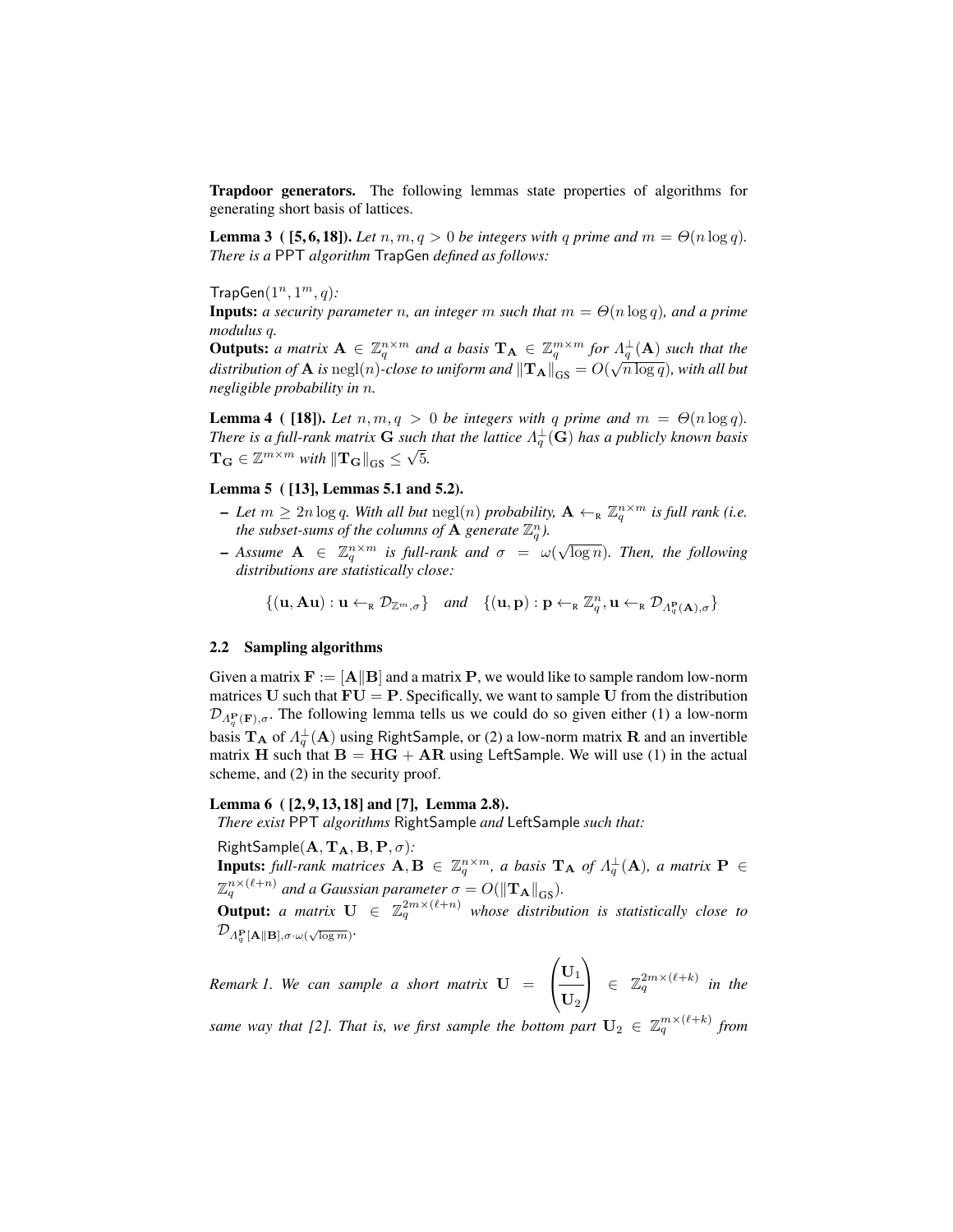$\mathcal{D}_{\mathbb{Z}_q^{m\times (\ell+k)},\sigma\cdot \omega(\sqrt{\log n})}$  and then, we sample the top part  $\mathbf{U}_1\ \in\ \mathbb{Z}_q^{m\times (\ell+k)}$  from a *distribution statistically close to*  $\mathcal{D}_{\Lambda_q^{\mathbf{P}-\mathbf{B}\mathbf{U}_2}(\mathbf{A}),\sigma\cdot\omega(\sqrt{\log m})}$ *, using*  $\mathbf{T}_\mathbf{A}$ *.* 

LeftSample( $A, R, G, H, P, \sigma$ ) :

**Inputs:** a full-rank matrix  $\mathbf{A} \in \mathbb{Z}_q^{n \times m}$ , a matrix  $\mathbf{R} \in \mathbb{Z}_q^{m \times m}$ , a full-rank matrix  $G \in \mathbb{Z}_q^{n \times m}$  as defined in Lemma 4, an invertible matrix  $\mathbf{H} \in \mathbb{Z}_q^{n \times n}$ , a matrix  $\mathbf{P} \in$  $\mathbb{Z}_q^{n\times (\ell+n)}$  and a Gaussian parameter  $\sigma = O(||\mathbf{R}||_2)$ .

**Output:** a matrix  $U \in \mathbb{Z}_q^{2m \times (\ell+n)}$  whose distribution is statistically close to  $\mathcal{D}_{A^{\mathbf{P}}_q[\mathbf{A}\|\mathbf{H}\mathbf{G}+\mathbf{A}\mathbf{R}],\sigma\cdot\omega(\sqrt{\log m})}.$ 

### 2.3 Predicate Encryption

A predicate encryption scheme for a predicate  $P(\cdot, \cdot)$  consists of four algorithms (Setup, Enc, KeyGen, Dec):

Setup( $1^n, \mathcal{X}, \mathcal{Y}, \mathcal{M}$ )  $\rightarrow$  (mpk, msk). The setup algorithm gets as input the security parameter n, the attribute universe  $\mathcal{X}$ , the predicate universe  $\mathcal{Y}$ , and the message space  $\mathcal{M}.$ 

Enc(mpk,  $x, m$ )  $\rightarrow$  ct. The encryption algorithm gets as input mpk, an attribute  $x \in$  $X$  and a message  $m \in \mathcal{M}$ . It outputs a ciphertext ct.

KeyGen(mpk, msk,  $y$ )  $\rightarrow$  sk<sub>y</sub>. The key generation algorithm gets as input msk and a value  $y \in \mathcal{Y}$ . It outputs a secret key  $sk_y$ . Note that y is public given  $sk_y$ .

 $Dec(mpk, sk_y, ct) \rightarrow m$ . The decryption algorithm gets as input  $sk_y$  and a ciphertext ct. It outputs a message m.

**Correctness.** We require that for all  $(x, y) \in \mathcal{X} \times \mathcal{Y}$  such that  $P(x, y) = 1$  and all  $m \in \mathcal{M}$ ,

 $Pr[\text{ct} \leftarrow Enc(mpk, x, m); Dec(\text{sk}_u, \text{ct}) = m)] = 1 - negl(n),$ 

where the probability is taken over  $(\text{mpk}, \text{msk}) \leftarrow \text{Setup}(1^n, \mathcal{X}, \mathcal{Y}, \mathcal{M})$  and the coins of Enc.

**Security Model.** For a stateful adversary  $A$ , we define the advantage function

$$
\mathsf{Adv}_{\mathcal{A}}^{\mathrm{PE}}(n) := \Pr\left[\beta = \beta': \begin{bmatrix} (x_0^*, x_1^*) \leftarrow \mathcal{A}(1^\lambda); \\ \beta \leftarrow_{\mathsf{R}} \{0, 1\}; \\ & (\mathsf{mpk}, \mathsf{msk}) \leftarrow \mathsf{Setup}(1^n, \mathcal{X}, \mathcal{Y}, \mathcal{M}); \\ & (m_0, m_1) \leftarrow \mathcal{A}^{\mathsf{KeyGen}(\mathsf{msk}, \cdot)}(\mathsf{mpk}); \\ & \mathsf{ct} \leftarrow \mathsf{Enc}(\mathsf{mpk}, x_\beta, m_\beta); \\ & \beta' \leftarrow \mathcal{A}^{\mathsf{KeyGen}(\mathsf{msk}, \cdot)}(\mathsf{ct}) \end{bmatrix} - \frac{1}{2} \right. \right]
$$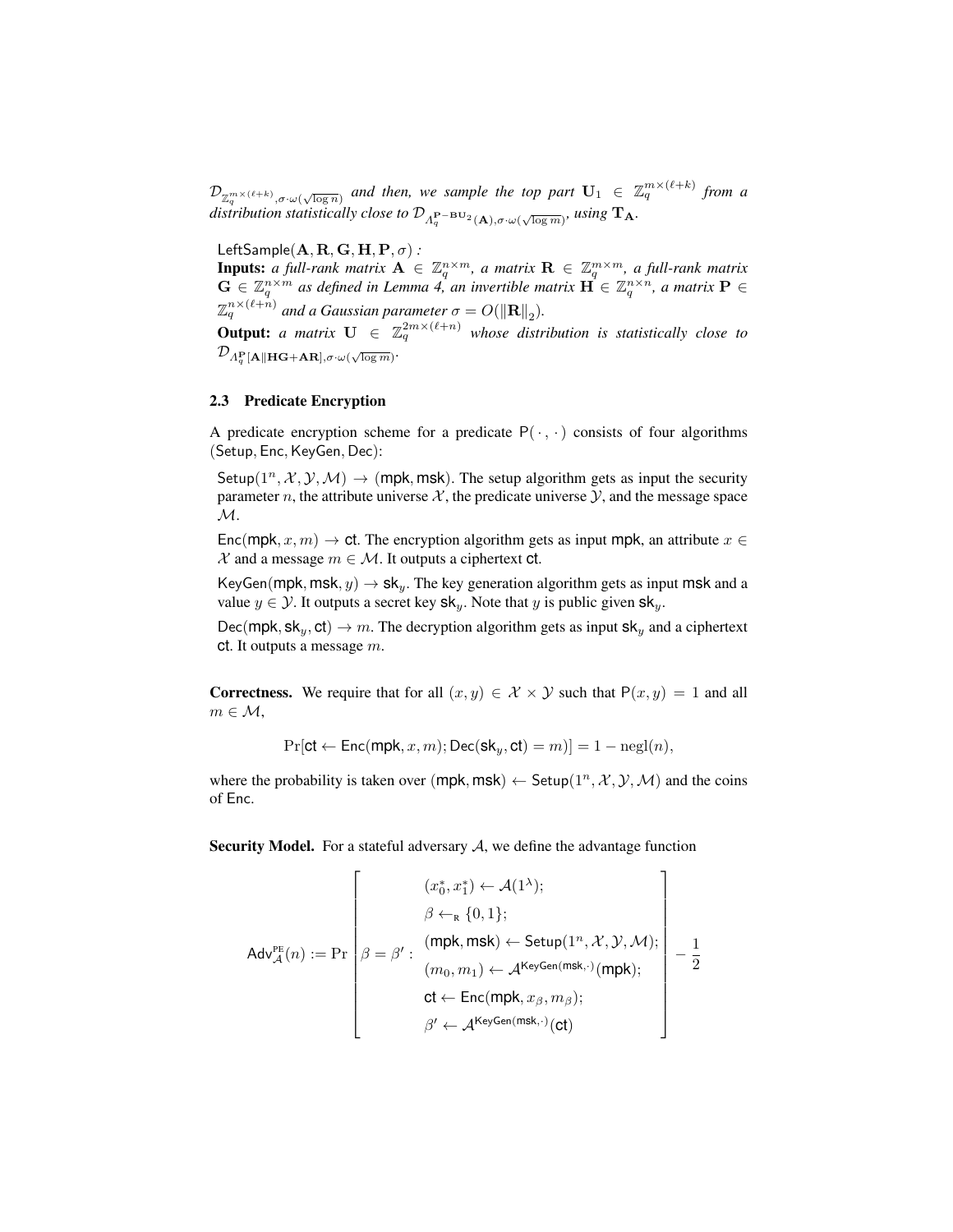with the restriction that all queries y that A makes to KeyGen(msk,  $\cdot$ ) satisfies  $P(x_0^*, y) = P(x_1^*, y) = 0$  (that is,  $\mathsf{sk}_y$  does not decrypt ct). A predicate encryption scheme is *selectively secure and weakly attribute-hiding*<sup>1</sup> if for all PPT adversaries A, the advantage  $\mathsf{Adv}_{\mathcal{A}}^{\mathsf{PE}}(n)$  is a negligible function in n.

# 3 Reductions Amongst Predicates

#### 3.1 AND-OR-EQ predicate

In this section we state our general predicate, and exhibit the reductions from multidimensional subset queries and multi-dimensional range queries to the latter. This general predicate is symmetric (c.f. Lemma 11), which will allow us to obtain both ciphertext-policy and key-policy predicate encryption schemes in Section 4.

**Disjunction of equality queries.** Here,  $P_{\text{OR-EQ}}: \mathbb{Z}_q^\ell \times \mathbb{Z}_q^\ell \to \{0,1\}$ , and  $P_{\text{OR-EQ}}(\mathbf{x},\mathbf{y}) =$ 

1 iff  $\bigvee^{\ell} (x_i = y_i).$ 

 $i=1$ <br>We generalize the previous predicate to a multi-dimensional setting as follows P<sub>AND-OR-EQ</sub> :  $\mathbb{Z}_q^{D \times \ell} \times \mathbb{Z}_q^{D \times \ell} \to \{0, 1\}$ , and:

$$
\mathsf{P}_{\text{AND-OR-EQ}}(\mathbf{X}, \mathbf{Y}) = 1 \text{ iff } \bigwedge_{i=1}^{D} \bigvee_{j=1}^{\ell} \left( X_{i,j} = Y_{i,j} \right)
$$

We impose a so-called "at most one" promise on the input domains of the predicate for our predicate encryption scheme in Section 4. This technical property is required for our lattice-based instantiations (see Remark 3 in Section 4) and also implicitly used in prior pairing-based ones. We define the predicate  $P_{AT\text{ MOST ONE}} : \mathbb{Z}_q^{\ell} \times \mathbb{Z}_q^{\overline{\ell}} \to \{0, 1\}$  and its multi-dimensional variant  $P_{AND AT MOST ONE}$ :  $\mathbb{Z}_q^{D\times \ell} \times \mathbb{Z}_q^{D\times \ell} \to \{0,1\}$  by:

 $P_{AT MOST ONE}(\mathbf{x}, \mathbf{y}) = 1$  iff there exists at most one  $j \in [\ell], x_j = y_j$ 

 $P_{AND AT MOST ONE}(\mathbf{X}, \mathbf{Y}) = 1$  iff  $\forall i \in [D]$ , there exists at most one  $j \in [\ell]$  s.t.  $X_{i,j} = Y_{i,j}$ 

We require that the input domains  $X, Y \subseteq \mathbb{Z}_q^{D \times \ell}$  for  $P_{AND-OR-EQ}$  satisfy the "at most one" promise, namely for all  $X \in \mathcal{X}, Y \in \mathcal{Y}$ ,

$$
P_{\text{and at most one}}(\mathbf{X}, \mathbf{Y}) = 1
$$

Indeed, the promise is satisfied by all of our reductions in this section.

<sup>&</sup>lt;sup>1</sup> In an adaptively secure scheme, the adversary specifies  $(x_0^*, x_1^*)$  after seeing mpk and making key queries. In a fully attribute-hiding scheme, the adversary is allowed key queries  $y$  for which  $P(x_0^*, y) = P(x_1^*, y) = 1$ , in which case the challenge messages  $m_0, m_1$  must be equal.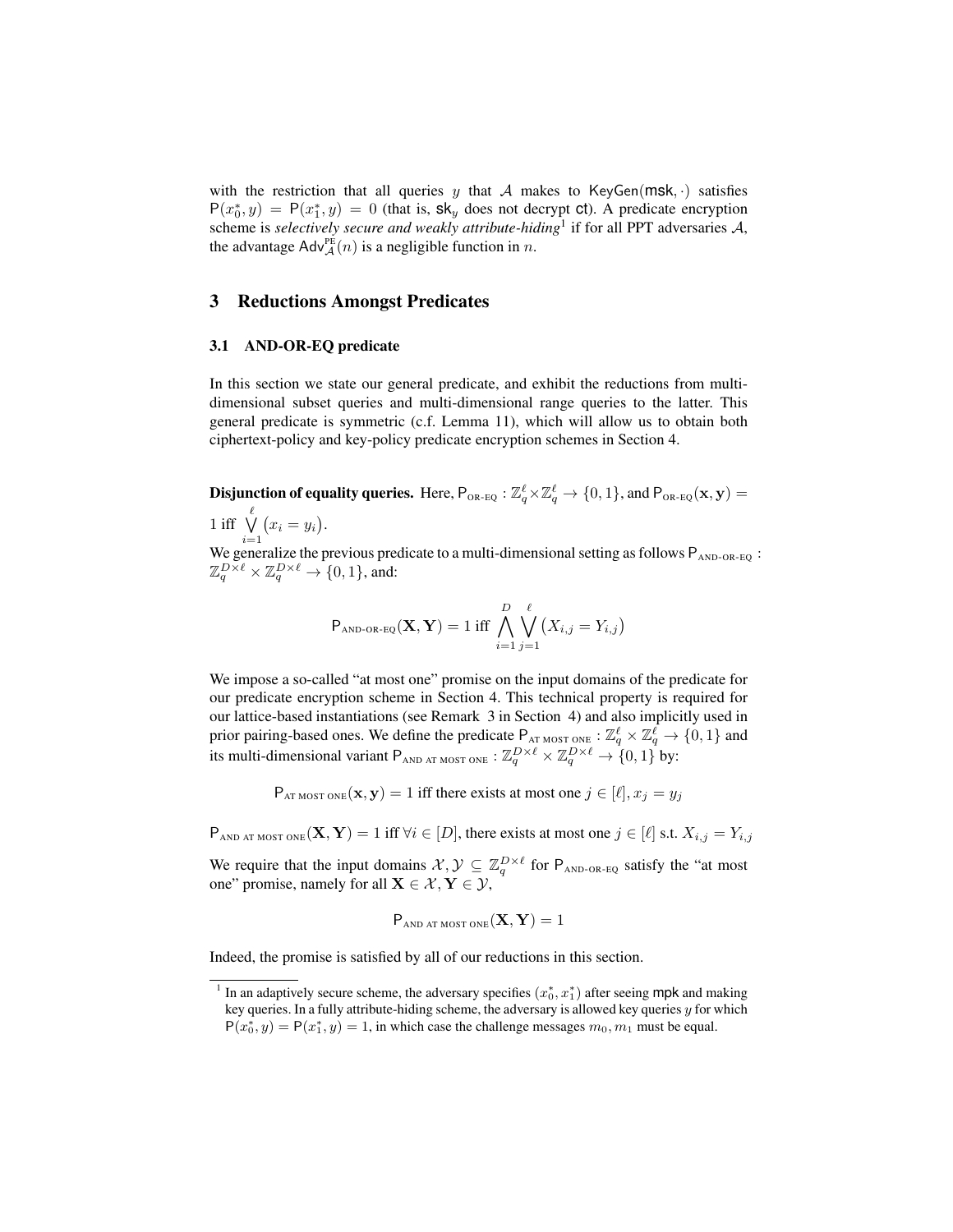#### 3.2 Multi-dimensional subset queries

**Predicate (ciphertext-policy).** Here,  $P_{CP\text{-SUBSET}}: \{0, 1\}^{D \times T} \times [T]^D \rightarrow \{0, 1\}$  and

$$
P_{\text{CP-SUBSET}}(\mathbf{W}, \mathbf{z}) = 1 \text{ iff } \bigwedge_{i=1}^{D} W_{i, z_i} = 1
$$

For each dimension  $i \in [D]$ , the i'th row of W is the characteristic vector of a subset of  $|T|$ .

Reducing  ${\bf P}_{\text{CP-SUBSET}}$  to  ${\bf P}_{\text{AND-OR-EQ}}$ . We map  $({\bf W},{\bf z}) \in \{0,1\}^{D \times T} \times [T]^D$  to  $(\tilde{\bf W}, \tilde{\bf Z}) \in \mathbb{Z}_q^{D \times T} \times \mathbb{Z}_q^{D \times T}$  where

- $\widetilde{\mathbf{W}}$  is the matrix W where zeros are replaced by –1, that is, for all  $(i, j) \in [D] \times [T]$ ,  $\widetilde{W}_{i,j} = 1$  if  $W_{i,j} = 1$ , and  $\widetilde{W}_{i,j} = -1$  otherwise. (We need this modification in order to satisfy the "at most one" promise.)
- $-\widetilde{\mathbf{Z}} \in \mathbb{Z}_q^{D \times T}$  denotes the matrix whose *i*'th row is  $\mathbf{e}_{z_i} \in \mathbb{Z}_q^{1 \times T}$ , where  $(\mathbf{e}_1, \dots, \mathbf{e}_T)$ denotes the standard basis of  $\mathbb{Z}^{1 \times T}$ .

For instance, we map  $((0, 1, 1), 2)$  to  $((-1, 1, 1), (0, 1, 0)).$ 

We can check that the following lemma holds:

**Lemma 7** ( $P_{\text{CP-SUBSET}}$  to  $P_{\text{AND-OR-EQ}}$ ). Let  $(\mathbf{W}, \mathbf{z}) \in \{0, 1\}^{D \times T} \times [T]^D$ , and  $(\mathbf{W}, \mathbf{Z}) \in$  $\mathbb{Z}_q^{D\times T}\times\mathbb{Z}_q^{D\times T}$  defined as above.

 $P_{\text{CP-SUBSET}}(\mathbf{W}, \mathbf{z}) = 1$  *iff*  $P_{\text{AND-OR-EO}}(\widetilde{\mathbf{W}}, \widetilde{\mathbf{Z}}) = 1$  $-P_{AND AT MOST ONE}(\widetilde{\mathbf{W}}, \widetilde{\mathbf{Z}})=1$ 

# 3.3 Multi-dimensional range queries

**Predicate (key-policy).** Here,  $P_{\text{\tiny KP-RANGE}} : [T]^D \times \mathcal{I}(T)^D \to \{0,1\}$  and  $P_{\text{\tiny KP-RANGE}}(\mathbf{z}, \mathbf{I}) =$ 1 iff  $\bigwedge^D (z_j \in I_j)$ , where  $\mathcal{I}(T)$  denotes the set of all intervals of  $[T]$ .

 $j=1$ <br>We show how to reduce  $P_{KP-RANGE}$  to  $P_{AND-OR-EQ}$ , which involves rewriting points and intervals as vectors.

Writing points and intervals as vectors. For simplicity, we write t for  $\lceil \log T \rceil$ . In order to realize the "at most one" promise, we need to decompose intervals into disjoint sub-intervals where each sub-interval contains all the points with some fixed prefix, e.g. [010, 110] can be written as [010, 011] ∪ [100, 101] ∪ [110, 110]. Indeed, any interval in  $[T]$  can be partitioned into at most 2t disjoint sub-intervals with this property [10, Lemma 10.10].<sup>2</sup> In addition, we can ensure that there are exactly 2t sub-intervals by padding with empty intervals  $\varepsilon$  (using empty intervals ensures that no point ever lies in more than one of these  $2t$  sub-intervals).

 $2$  See http://en.wikipedia.org/wiki/Segment\_tree for a visualization.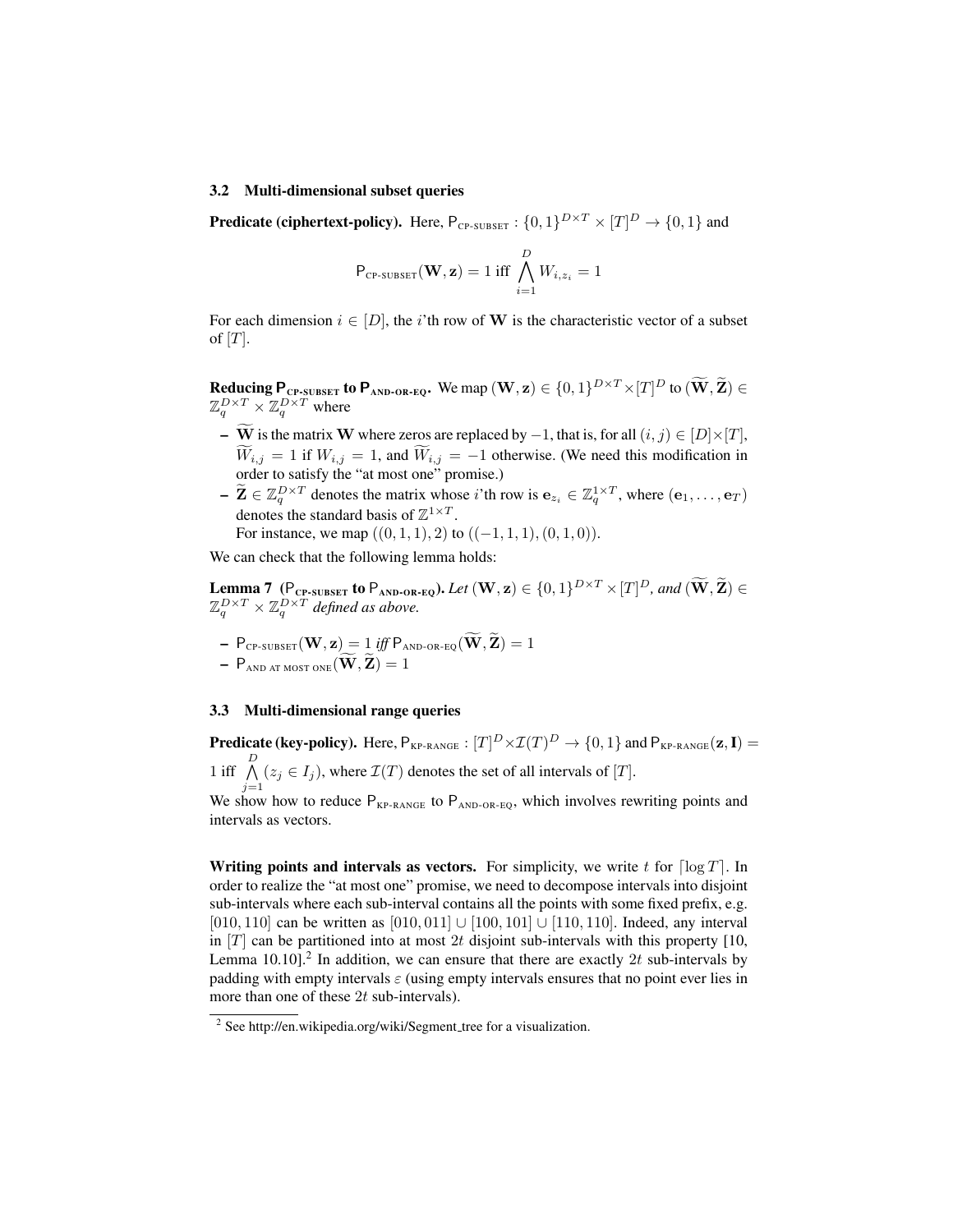Lemma 8 (interval to vector [10]). *There is an efficient* PPT *algorithm* IntVec *that on input*  $I \subseteq [T]$  *outputs*  $(w_1, w_2, \ldots, w_{2t}) \in (\{0, 1\}^* \cup \{\varepsilon\})^{2t}$ , where  $t := \lceil \log T \rceil$ , *with the following properties:*

- $\text{-}$  *for each*  $i = 1, \ldots, t$ *, we have*  $w_{2i-1}, w_{2i} \in \{0, 1\}^i \cup \{\varepsilon\}$ *;*
- *− for all*  $z \in [T]$ *, we have*  $z \in I$  *iff one of*  $w_1, \ldots, w_{2t}$  *is a prefix of*  $z$ *;*
- $\mathbf{I}$   *for all*  $z \in [T]$ *, at most one of*  $w_1, \ldots, w_{2t}$  *is a prefix of* z.

*Here,* ε *is not a prefix of any string.*

For instance,  $IntVec([010, 110]) = (\varepsilon, \varepsilon, 01, 10, 110, \varepsilon).$ 

*Remark 2 (Hashing bit strings into*  $\mathbb{Z}_q$ ). We map  $\{0,1\}^t \cup \{\varepsilon\}$  where  $t := \lceil \log T \rceil$  into  $\mathbb{Z}_q$  in the straight-forward way, which requires that  $q \geq T + 1$ . We can handle also larger T by using matrices over  $\mathbb{Z}_q$  à la [1, Section 5].

Now we give the description of algorithm PtVec, used to map points to vectors.

PtVec: On input  $z \in [T]$ , output  $(v_1, \ldots, v_{2t}) \in \mathbb{Z}_q^{2t}$ , where  $v_{2i-1} = v_{2i} :=$ *i*-bit prefix of z,  $i = 1, \ldots, t$ . For instance,  $PtVec(011) = (0, 0, 01, 01, 011, 011)$ .

**Lemma 9.** *For any point*  $z \in [T]$  *and any interval*  $I \subseteq [T]$ *,* 

 $-z \in I$  *iff*  $P_{OR-EO}(PtVec(z), IntVec(I)) = 1$  $-$  P<sub>AT MOST ONE</sub> (PtVec(*z*),  $IntVec(I)) = 1$ .

Lemma 9 follows readily from Lemma 8.

**Reducing P<sub>KP-RANGE</sub>** to P<sub>AND-OR-EQ. We map (z, I) to (PtVec<sup>D</sup>(z), IntVec<sup>D</sup>(I)) where</sub>

- PtVec $P(z) \in \mathbb{Z}_q^{D \times 2t}$  denotes the matrix whose *i*'th row is PtVec $(z_i)$
- IntVec $C^D(I) \in \mathbb{Z}_q^{D \times 2t}$  denotes the matrix whose j'th row is IntVec $(I_j)$

**Lemma 10** ( $P_{KP\text{-}RANGE}$  to  $P_{AND\text{-}OR\text{-}EQ}$ ). *For all*  $\mathbf{z} \in [T]^D$  and  $\mathbf{I} \subseteq (\mathcal{I}[T])^D$ ,

- $-P_{\text{\tiny KP-RANGE}}(\mathbf{z}, \boldsymbol{I}) = 1$  *iff*  $P_{\text{\tiny AND-OR-EQ}}(\mathsf{PtVec}^D(\mathbf{z}), \mathsf{IntVec}^D(\boldsymbol{I})) = 1$
- $-P_{\text{AND AT MOST ONE}}(PtVec^{D}(z), IntVec^{D}(I)) = 1$

Lemma 10 follows readily from Lemma 9, applied to each dimension  $i \in [D]$ .

**Predicate (ciphertext-policy).** Here,  $P_{\text{CP-RANGE}} : \mathcal{I}(T)^D \times [T]^D \rightarrow \{0, 1\}$  and

$$
P_{\text{CP-RANGE}}(\mathbf{I}, \mathbf{z}) = 1 \text{ iff } \bigwedge_{j=1}^{D} (z_j \in I_j)
$$

The predicates  $P_{OR-EQ}$  and  $P_{AT MOST ONE}$  are symmetric:

**Lemma 11** (Symmetry of  $P_{OR-EQ}$  and  $P_{AT MOST ONE}$ ). *For all*  $x, y \in \mathbb{Z}_q^{\ell}$ , we have:

$$
\begin{array}{l} \textbf{- P}_{\text{OR-EQ}}(\textbf{x}, \textbf{y}) = 1 \Longleftrightarrow P_{\text{OR-EQ}}(\textbf{y}, \textbf{x}) = 1 \\ \textbf{- P}_{\text{AT MOST ONE}}(\textbf{x}, \textbf{y}) = 1 \Longleftrightarrow P_{\text{AT MOST ONE}}(\textbf{y}, \textbf{x}) = 1 \end{array}
$$

Thanks to this symmetry, we can reduce  $P_{CP-RANGE}$  to  $P_{AND-OR-EQ}$  in the same way we did for  $P_{KP-RANGE}$ .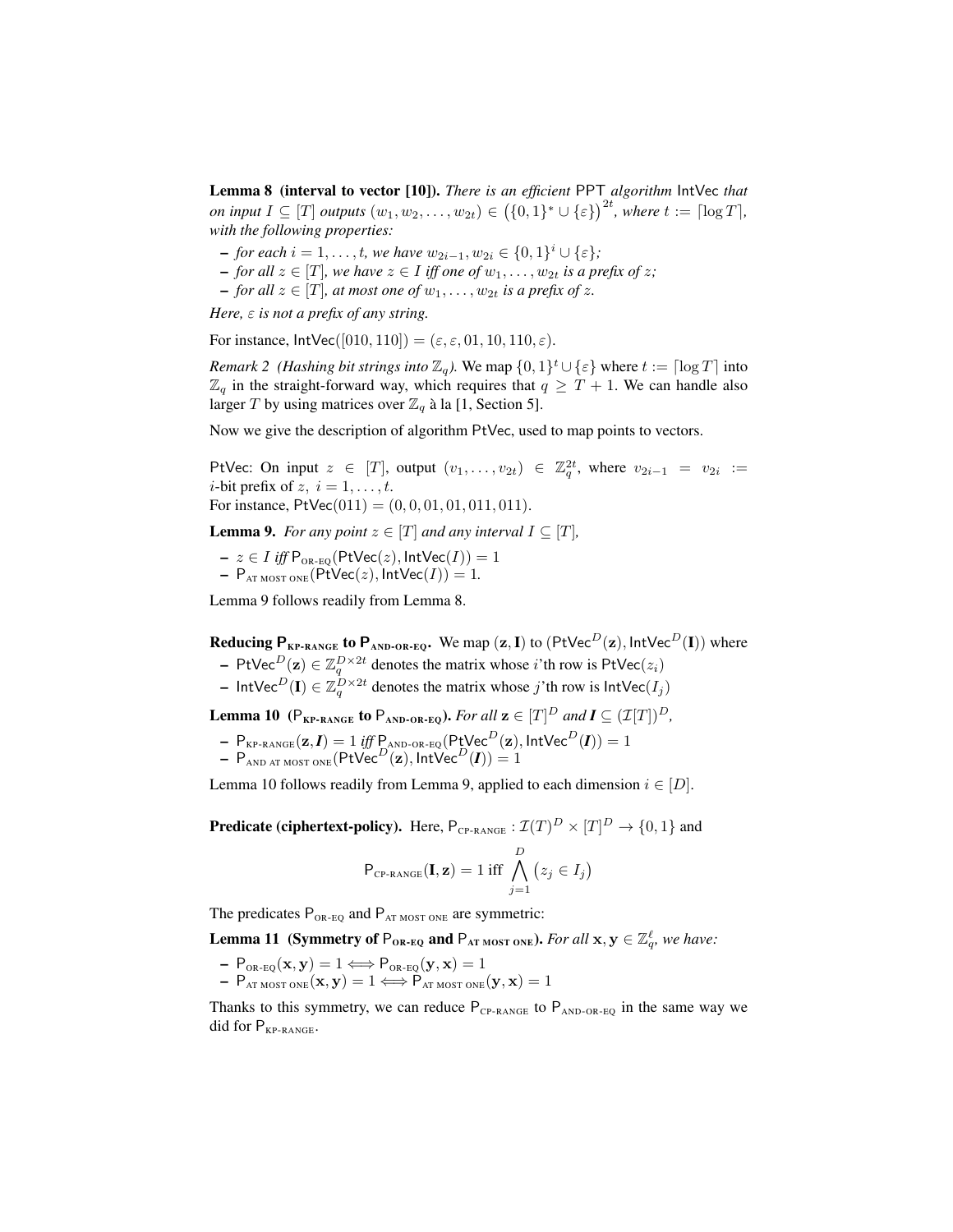**Reducing P<sub>CP-RANGE</sub>** to P<sub>AND-OR-EQ. Following the previous reduction, we map  $(I, z)$ </sub> to (IntVec<sup>D</sup>(I), PtVec<sup>D</sup>(z)).

**Lemma 12** ( $P_{\text{CP-RANGE}}$  to  $P_{\text{AND-OR-EQ}}$ ). *For all*  $I \subseteq (\mathcal{I}[T])^D$  *and*  $\mathbf{z} \in [T]^D$ ,

 $-P_{\text{\tiny{CP-RANGE}}}(I,\mathbf{z})=1$  *iff*  $P_{\text{\tiny{AND-OR-EQ}}}(\text{\small{IntVec}}^D(I), \text{\small{PtVec}}^D(\mathbf{z}))=1$  $-P_{\text{AND AT MOST ONE}}(\text{IntVec}^D(\boldsymbol{I}), \text{PtVec}^D(\mathbf{z})) = 1.$ 

Lemma 12 follows from Lemma 10 and Lemma 11.

# 4 Predicate Encryption for AND-OR-EQ

Here we describe our predicate encryption scheme for the AND-OR-EQ predicate defined in Section 3.1, selectively secure and lattice-based. Recall that  $P_{AND-OR-EO}$ :  $\mathbb{Z}_q^{D\times\ell}\times\mathbb{Z}_q^{D\times\ell}\to\{0,1\}$ , and

$$
P_{AND-OR-EQ}(\mathbf{X}, \mathbf{Y}) = 1 \text{ iff } \bigwedge_{i=1}^{D} \bigvee_{j=1}^{\ell} \left( X_{i,j} = Y_{i,j} \right)
$$

The security of our scheme relies on the fact the ciphertext attributes and secret key predicates come from a restricted domain  $X, Y \subseteq \mathbb{Z}_q^{D \times \ell}$  satisfying the "at most one" promise, namely for all  $X \in \mathcal{X}, Y \in \mathcal{Y}$ ,

$$
\mathsf{P}_{\text{and at most one}}(\mathbf{X}, \mathbf{Y}) = 1
$$

Indeed, the promise is satisfied by all of our reductions in Section 3.1.

**Overview.** We begin with the special case  $D = 1$ . Given an attribute matrix  $\mathbf{x} \in \mathbb{Z}_q^{1 \times \ell}$ , the ciphertext is an LWE sample corresponding to a matrix of the form

$$
\left[\mathbf{A}\|\mathbf{A}_1+x_1\mathbf{G}\|\cdots\|\mathbf{A}_{\ell}+x_{\ell}\mathbf{G}\right]
$$

where  $A$ , the  $A_i$ 's and  $G$  are publicly known matrices, and the message is masked using an LWE sample corresponding to a public matrix P. The secret key corresponding to  $\mathbf{y} \in \mathbb{Z}_q^{1 \times \ell}$  is a collection of  $\ell$  short matrices  $\mathbf{U}_1, \ldots, \mathbf{U}_{\ell}$  such that for all  $j \in [\ell],$ 

$$
[\mathbf{A} \|\mathbf{A}_j + y_j \mathbf{G}\] \mathbf{U}_j = \mathbf{P}
$$

To understand how decryption works, let us first suppose that there exists a unique  $j$ such that  $x_i = y_i$  and that the decryptor knows j; then, the decryptor can use  $U_i$ to recover the plaintext. However, since the decryptor does not know x, he will try to decrypt the ciphertext using each of  $U_1, \ldots, U_\ell$ . We will also need to pad the plaintext with redundant zeros so that the decryptor can identify the correct plaintext.

To establish security with respect to some selective challenge  $x^*$ , we will need to simulate secret keys for all y such that  $x_j^* \neq y_j$  for all  $j \in [\ell]$ . We can then simulate  $U_j$  using an "all-but-one" simulation (while puncturing at  $x_j^*$ ) exactly as in prior IBE schemes in [1]. In order to establish weak attribute-hiding, we adopt a similar strategy to that for inner product encryption in [4]: roughly speaking, we will show that the challenge ciphertext is computational indistinguishable from an encryption of a random plaintext message under a random attribute x.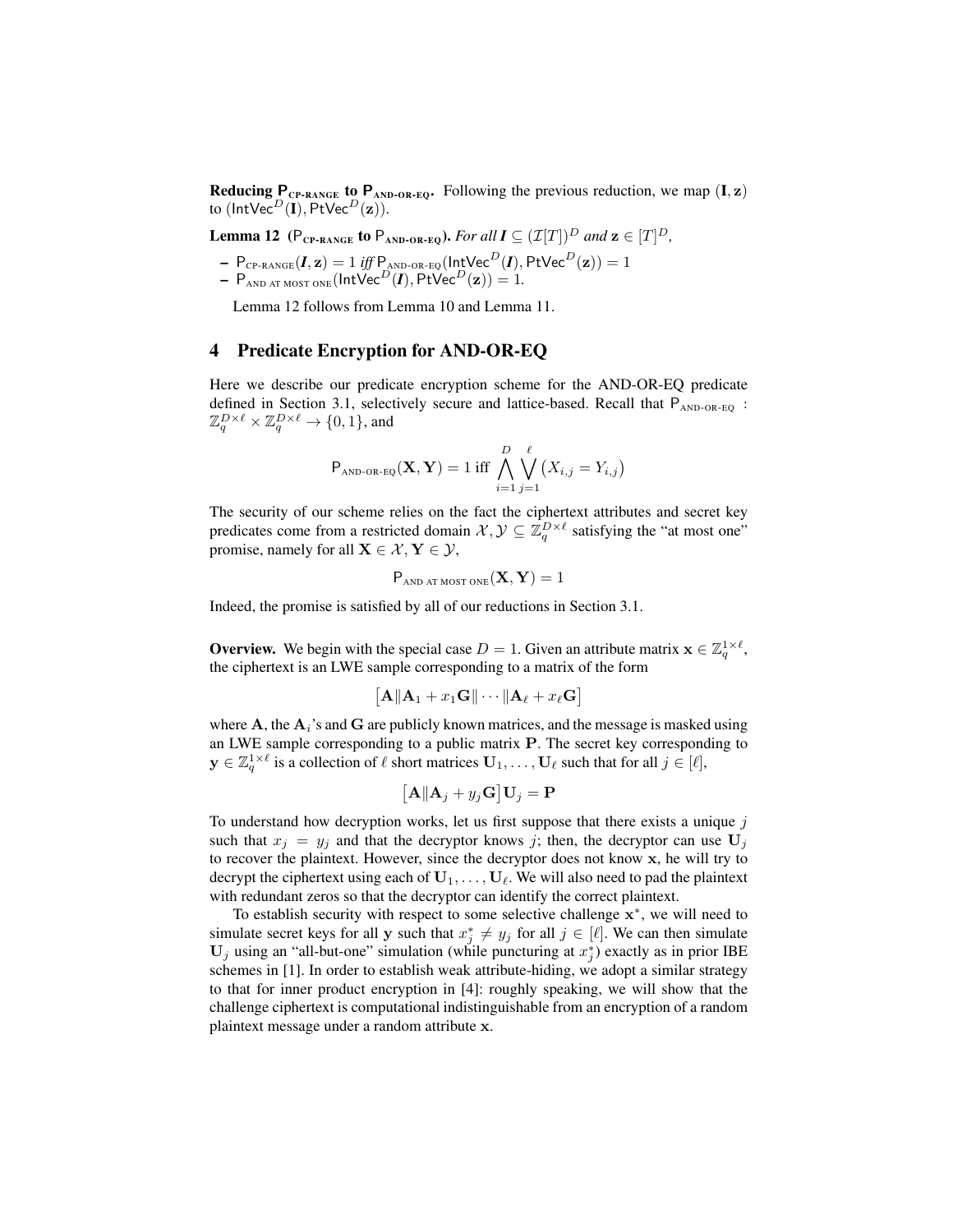**Higher dimensions.** Given an attribute matrix  $X \in \mathbb{Z}_q^{D \times \ell}$ , the ciphertext is an LWE sample corresponding to a matrix of the form

$$
\left[\mathbf{A}\|\mathbf{A}_{1,1} + X_{1,1}\mathbf{G}\| \cdots \|\mathbf{A}_{1,\ell} + X_{1,\ell}\mathbf{G}\|\mathbf{A}_{2,1} + X_{2,1}\mathbf{G}\| \cdots \|\mathbf{A}_{D,\ell} + X_{D,\ell}\mathbf{G}\right]
$$

The secret key corresponding to  $Y \in \mathbb{Z}_q^{D \times \ell}$  is a collection of  $D \cdot \ell$  short matrices  $\mathbf{U}_{1,1}, \ldots, \mathbf{U}_{D,\ell}$  such that for  $i \in [D], j \in [\ell]:$ 

$$
[\mathbf{A} \|\mathbf{A}_{i,j} + Y_{i,j} \mathbf{G}] \mathbf{U}_{i,j} = \mathbf{P}_i
$$

where  $P_1, \ldots, P_D$  is an additive secret-sharing of P.

For correctness, observe that if there exist indices  $(j_1, \ldots, j_D) \in [\ell]^D$  such that for all  $i \in [D]$   $X_{i,j_i} = Y_{i,j_i}$  then the decryptor can use  $\mathbf{U}_{1,j_1}, \cdots, \mathbf{U}_{D,j_D}$  to recover the plaintext. As with the case  $D = 1$ , the decryptor will need to enumerate over all  $(j_1,\ldots,j_D)\in[\ell]^D$ .

To simulate secret keys for Y with respect to some selective challenge  $X^*$ , we first fix  $i^*$  such that  $X^*_{i^*,j} \neq Y_{i^*,j}$  for all  $j \in [\ell]$ . Without loss of generality, suppose  $i^* = 1$ , that is, for all  $j \in [\ell], X^*_{1,j} \neq Y_{1,j}$ .

Using the "at most one" promise on X and Y, we know that for all  $i \geq 2$ , we have  $X^*_{i,j} = Y_{i,j}$  for at most one  $j \in [\ell]$ , which we call  $j_i$ . That is, there exists a vector of indices  $(j_2, \ldots, j_D) \in [\ell]^{D-1}$  such that for all  $i \ge 2$  and all  $j \ne j_i$ , we have  $X_{i,j}^* \neq Y_{i,j}$ . We then proceed as follows:

- Sample random short matrices  $U_{2,j_2}, \ldots, U_{D,j_D}$ , which in turn determines the shares  $P_2, \ldots, P_D$ .
- Use an all-but-one simulation strategy to sample the short matrices  $U_{i,j}$ , for all  $i \geq 2$ , and  $j \neq j_i$ .
- Define  $P_1 := P \sum_{i=2}^{D} P_i$  and use an all-but-one simulation strategy to sample the remaining short matrices in the secret key.

Note that the construction relies crucially on the "at most one" promise on X and Y. In fact, the scheme given in Section 4.1 is insecure if this promise is not fulfilled, that is, there is a PPT adversary that wins the game defined in Section 2.3 with non negligible advantage. The attack goes as follows. Suppose that the adversary holds a secret key for  $\mathbf{Y} \in \mathbb{Z}_q^{D \times \ell}$  such that  $\mathsf{P}_{AND-OR-EQ}(\mathbf{X}, \mathbf{Y}) = 0$  and  $\mathsf{P}_{AND-ATMOST\ ONE}(\mathbf{X}, \mathbf{Y}) = 0$ . Since  $P_{AND AT MOST ONE}(\mathbf{X}, \mathbf{Y}) = 0$ , for some dimension  $i \in [D]$ , there are at least two indices  $j_1, j_2 \in [\ell]$  such that  $X_{i,j_1} = Y_{i,j_1}$  and  $X_{i,j_2} = Y_{i,j_2}$ , and therefore, both short matrices  $U_{i,j_1}$  and  $U_{i,j_2}$  allow to recover the same LWE sample corresponding to the matrix  $\mathbf{P}_i$ , up to some error. When  $X_{i,j_2} \neq Y_{i,j_2}$  however,  $\mathbf{U}_{i,j_2}$  with the corresponding  $(i,j_2)$ component of the ciphertext only gives a uniformly random vector. Therefore, the fact that  $U_{i,j_1}$  and  $U_{i,j_2}$  both decrypts to (almost) the same LWE sample tells the adversary that  $X_{i,j_1} = Y_{i,j_1}$  and  $X_{i,j_2} = Y_{i,j_2}$  with high probability, contradicting the fact that the scheme is weakly attribute hiding. This induces an attack whose running time is polynomial in the security parameter.

#### 4.1 Construction

Let  $n \in \mathbb{N}$  be the security parameter. Let the attribute space X and predicate space Y be subsets of  $\mathbb{Z}_q^{D\times \ell}$  satisfying the "at most one" promise. Let  $q = q(n)$ ,  $m = m(n, \ell, D)$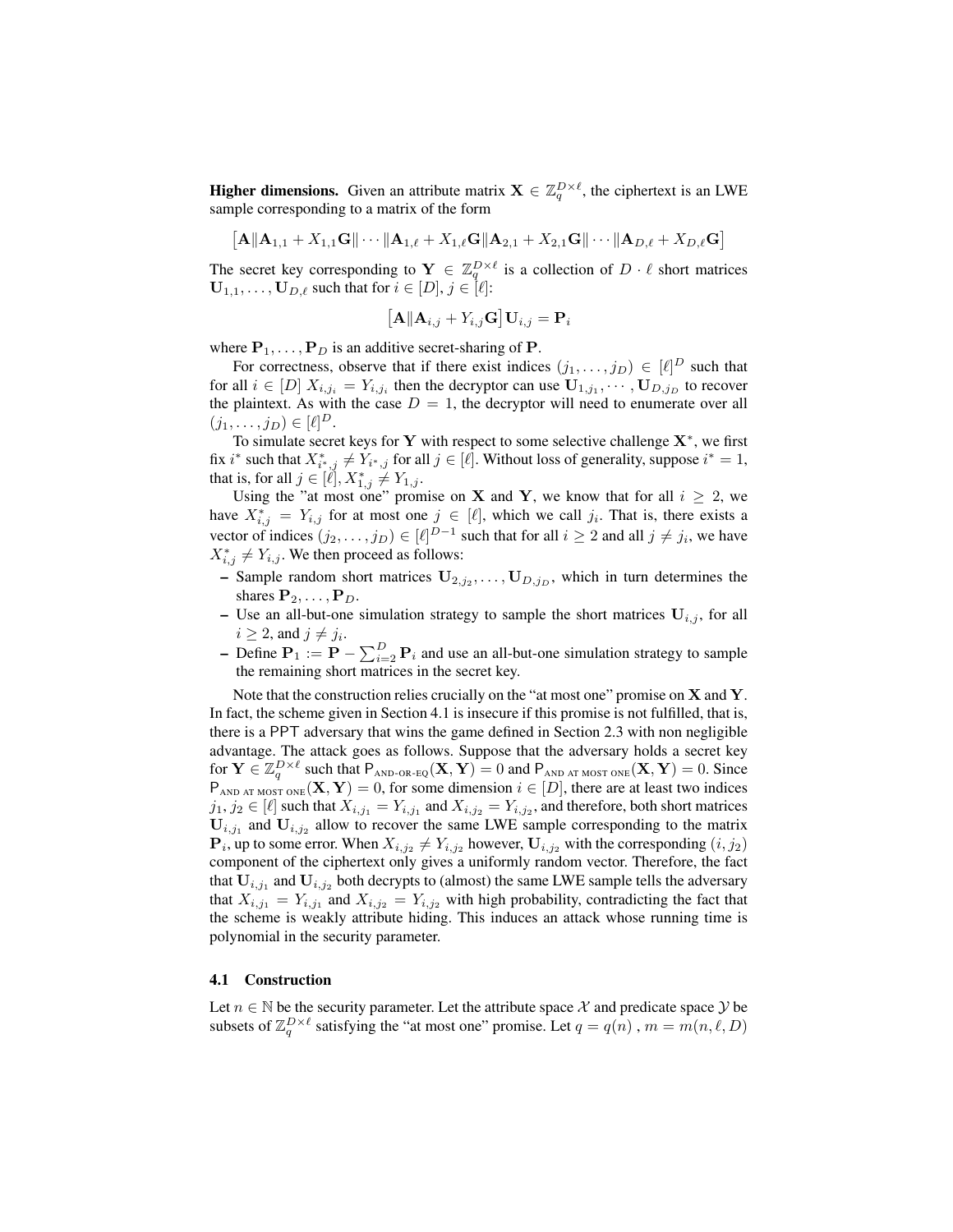and  $\chi_{\text{max}} = \chi_{\text{max}}(n, q, \ell, D)$  be positive integers. Let  $\sigma = \sigma(n, q, \ell, D)$  be a Gaussian parameter.

Setup $(1^n, \mathcal{X}, \mathcal{Y}, \mathcal{M})$ : On inputs the security parameter  $n, \mathcal{X} \subseteq \mathbb{Z}_q^{D \times \ell}$ ,  $\mathcal{Y} \subseteq \mathbb{Z}_q^{D \times \ell}$  and  $\mathcal{M} := \{0, 1\}^k$ , do:

- $-$  Pick  $(\mathbf{A}, \mathbf{T_A}) \leftarrow \mathsf{TrapGen}(1^n, 1^m, q)$ .
- For all  $i \in [D]$  and all  $j \in [\ell],$  pick  $\mathbf{A}_{i,j} \leftarrow_{\mathbb{R}} \mathbb{Z}_q^{n \times m}$ .
- $-$  Pick  $\mathbf{P} \leftarrow_{\mathbf{R}} \mathbb{Z}_q^{n \times (k+n)}$ .
- Compute  $(G, T_G)$  as defined in Lemma 4.
- Output mpk :=  $(P, A, A_{1,1}, \ldots, A_{D,\ell}, G, T_G)$  and msk :=  $T_A$

Enc(mpk, **X**, **b**): On input mpk, **X**  $\in \mathcal{X}$  and **b**  $\in \{0, 1\}^k$ , do:

- Pick  $\mathbf{s} \leftarrow_{\mathbb{R}} \mathbb{Z}_q^n$ ,  $\mathbf{e} \leftarrow_{\mathbb{R}} \chi^m$ , and compute  $\mathbf{c}_0 := \mathbf{s}^{\top} \mathbf{A} + \mathbf{e}^{\top}$ .
- For all  $i \in [D]$  and all  $j \in [\ell]$ , do:
	- Pick  $\mathbf{R}_{i,j} \leftarrow \{-1,1\}^{m \times m}$ .
	- Compute  $\mathbf{c}_{i,j} := \mathbf{s}^{\mathsf{T}} \big( \mathbf{A}_{i,j} + X_{i,j} \mathbf{G} \big) + \mathbf{e}^{\mathsf{T}} \mathbf{R}_{i,j}.$
- Set  $\mathbf{b}' := (\mathbf{b}, 0, \dots, 0) \in \{0, 1\}^{k+n}$ , pick  $\mathbf{e}' \leftarrow_R \chi^{k+n}$ , and compute  $\mathbf{c}_f :=$  $\mathbf{s}^{\!\top}\mathbf{P} + \mathbf{e}^{\prime\tau} + \mathbf{b}^{\prime\tau} \cdot \lfloor q/2 \rfloor.$
- Output  $\mathsf{ct} := (\mathbf{c}_0, \mathbf{c}_{1,1}, \dots, \mathbf{c}_{D,\ell}, \mathbf{c}_f)$

KeyGen(mpk, msk,  $Y$ ): On input the public parameters mpk, the master secret key msk, and a predicate matrix  $Y \in \mathcal{Y}$ , do:

- Secret share **P** as  $\{P_i, i \in [D]\}$ , such that  $\sum_{i=1}^{D} P_i = P$ .  $i=1$
- For all  $i \in [D]$  and all  $j \in [\ell]$  : Sample a short matrix  $\mathbf{U}_{i,j} \in \mathbb{Z}_q^{2m \times (k+n)}$  such that  $\left[\mathbf{A} \| \mathbf{A}_{i,j} + Y_{i,j} \mathbf{G} \right] \mathbf{U}_{i,j} = \mathbf{P}_i$ using using $\mathsf{RightSample}(\mathbf{A}, \mathbf{T_A}, \mathbf{A}_{i,j} + Y_{i,j} \mathbf{G}, \mathbf{P}_i, \sigma) \text{ with } \sigma = O(\sqrt{n \log q}).$
- output the secret key  $sk_Y = (\mathbf{U}_{1,1}, \dots, \mathbf{U}_{D,\ell})$

Dec(mpk, sk<sub>Y</sub>, ct): On input the public parameters mpk, a secret key sk<sub>Y</sub> =  $(\mathbf{U}_{1,1},\ldots,\mathbf{U}_{D,\ell})$  for a predicate matrix Y, and a ciphertext  $\mathsf{ct} = (\mathbf{c}_0, \mathbf{c}_{1,1},\ldots, \mathbf{c}_{D,\ell}, \mathbf{c}_f)$ , do:

- For all  $(j_1, \ldots, j_D) \in [\ell]^D$ , compute  $\mathbf{d} := \mathbf{c}_f - \sum^D$  $i=1$  $\left[\mathbf{c}_0\|\mathbf{c}_{i,j_i}\right]\mathbf{U}_{i,j_i} \mod q.$  $\left[-\text{If } \left|\frac{\mathbf{d}}{q/2}\right|\in\{0,1\}^k\times0^n\text{, then output the first }k\text{ bits of }\left|\frac{\mathbf{d}}{q/2}\right|\text{. For any }z\in[0,1],$ we denote by  $|z|$  the closest integer to z. – Otherwise, abort.

Running time. The running times are:

- $O(D \cdot \ell \cdot \text{poly}(n))$  for encryption;
- $O(D \cdot \ell \cdot \text{poly}(n))$  for key generation;
- $O(\ell^D \cdot \text{poly}(n))$  for decryption.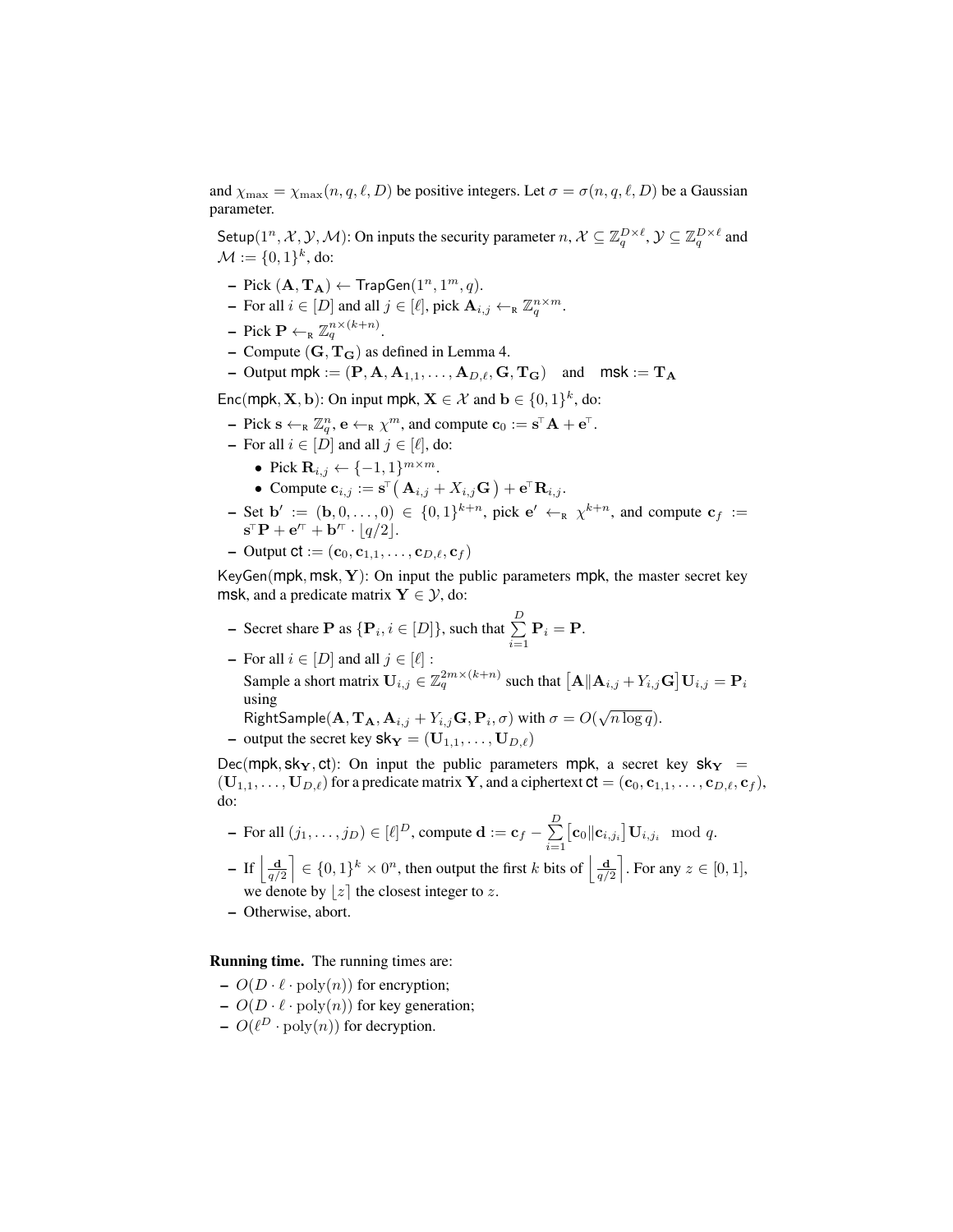The above numbers take into account matrix multiplications and additions. When done naively, the above Dec algorithm takes  $O(D \cdot \ell^D \cdot \text{poly}(n))$  time. However, if one saves the intermediate results  $[\mathbf{c}_0 || \mathbf{c}_{i,j}] \mathbf{U}_{i,j}$  for all  $(i, j) \in [D] \times [\ell]$ , one can do it in  $O(\ell^D \cdot \text{poly}(n))$  time.

## 4.2 Correctness

**Lemma 13.** *Suppose that*  $\chi_{\text{max}}$  *is such that* 

$$
\chi_{\max} \le q/4 \cdot \left(1 + D \cdot (1 + 20\sqrt{m}) \cdot s \cdot 2m\right)^{-1}
$$

*where*  $s = \sigma \cdot \omega(\sqrt{\log n})$ *. Let*  $(X, Y) \in \mathcal{X} \times \mathcal{Y}$  such that  $P_{AND-OR-EQ}(X, Y) = 1$ *. Let*  $\mathsf{sk}_{\mathbf{Y}} = (\mathbf{U}_{1,1}, \dots, \mathbf{U}_{D,\ell}) \leftarrow \mathsf{KeyGen}(\textit{mpk}, \textit{msk}, \mathbf{Y})$ *and*  $ct = (c_0, \ldots, c_f) \leftarrow Enc(mpk, X, b)$ *With overwhelming probability in* n*,* Dec *does not abort and outputs* b*.*

*Proof.* Recall that Dec computes d for all  $(j_1, \ldots, j_D) \in [\ell]^D$ . We consider two cases: **Case 1:**  $\forall i$ ,  $X_{i,j_i} = Y_{i,j_i}$ . We show that with overwhelming probability in  $n$ ,  $\left| \frac{d}{q/2} \right| =$  $(b, 0, \ldots, 0) := b'.$ For all  $i \in [D]$ ,

$$
[\mathbf{A}||\mathbf{A}_{i,j_i} + X_{i,j_i}\mathbf{G}]\mathbf{U}_{i,j_i} = \mathbf{P}_i \text{ thus } \sum_{i=1}^D [\mathbf{A}||\mathbf{A}_{i,j_i} + X_{i,j_i}\mathbf{G}]\mathbf{U}_{i,j_i} = \mathbf{P}
$$

This implies

$$
\sum_{i=1}^{D} [\mathbf{c}_0 || \mathbf{c}_{i,j_i}] \mathbf{U}_{i,j_i} \approx \sum_{i=1}^{D} \mathbf{s}^{\mathsf{T}} [\mathbf{A} || \mathbf{A}_{i,j_i} + X_{i,j_i} \mathbf{G}] \mathbf{U}_{i,j_i} = \mathbf{s}^{\mathsf{T}} \mathbf{P} \approx \mathbf{c}_f - \mathbf{b}'^{\mathsf{T}} \cdot [q/2]
$$

and thus  $\mathbf{d} \approx \mathbf{b}' \cdot \lfloor q/2 \rfloor$ . To obtain  $\left| \frac{\mathbf{d}}{q/2} \right| = \mathbf{b}'$ , it suffices to bound the error term and show that

$$
\left\|\mathbf{e}^{t\mathsf{T}}-\sum_{i=1}^D\!\left(\mathbf{e}^{\mathsf{T}}\right\|\mathbf{e}^{\mathsf{T}}\mathbf{R}_{i,j_i}\right)\!\mathbf{U}_{i,j_i}\right\|_{\infty}
$$

We know that  $\|\mathbf{e}^{\prime\prime}\|_{\infty} \leq \chi_{\text{max}}$ . In addition, for all  $i \in [D]$ ,

$$
\left\|(\mathbf{e}^{\!\top}||\mathbf{e}^{\!\top} \mathbf{R}_{i,j_i}) \mathbf{U}_{i,j_i}\right\|_{\infty} \le \left\|(\mathbf{e}^{\!\top}||\mathbf{e}^{\!\top} \mathbf{R}_{i,j_i})\right\| \cdot \left\|\mathbf{U}_{i,j_i}\right\| \le \left(\|\mathbf{e}\| + \|\mathbf{R}_{i,j_i}\|_2 \cdot \|\mathbf{e}\|\right) \cdot \left\|\mathbf{U}_{i,j_i}\right\|
$$

By Lemma 6,  $\|\mathbf{U}_{i,j_i}\| \leq \sigma \cdot \omega(\sqrt{\log n})$  ·  $\overline{2m}$  and by Lemma 2,  $\left\|\mathbf{R}_{i,j_i}\right\|_2 \leq 20\sqrt{m}$ . Combining these bounds, we obtain

$$
\left\|\mathbf{e}^{t} - \sum_{i=1}^{D} (\mathbf{e}^{\mathsf{T}} || \mathbf{e}^{\mathsf{T}} \mathbf{R}_{i,j_i}) \mathbf{U}_{i,j_i} \right\|_{\infty} \leq \chi_{\max}(1 + D(1 + 20\sqrt{m}) \cdot \sigma \cdot \omega(\sqrt{\log m}) \sqrt{2m})
$$

We will set the parameters in Section 4.4 so that the quantity on the right is bounded by  $q/4$ .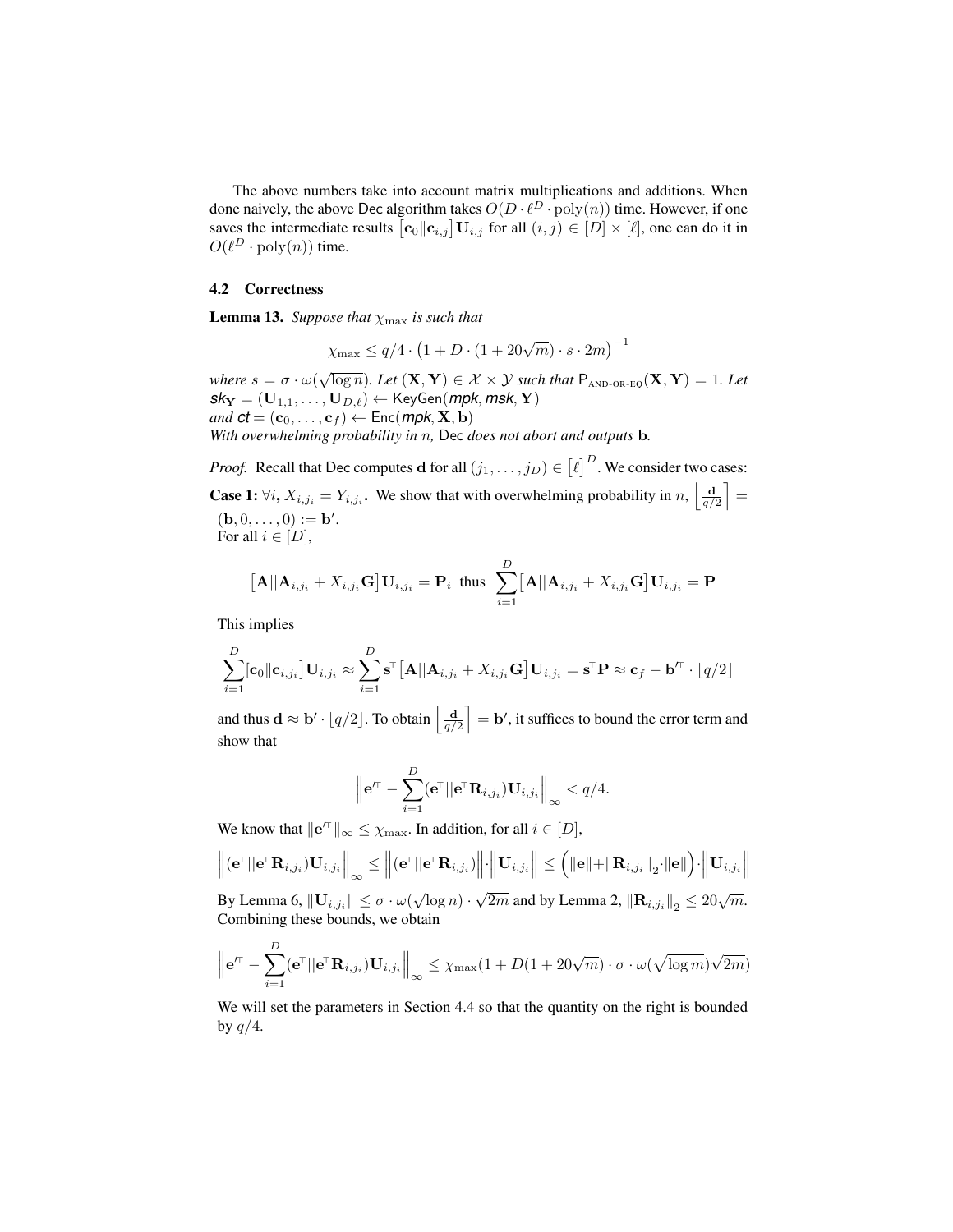**Case 2:**  $\exists i^*, X_{i^*, j_{i^*}} \neq Y_{i^*, j_{i^*}}$ . We show that the computed value d has a distribution which is statistically close to uniform, and therefore the probability that the last  $n$  bits of  $\left[\frac{d}{q/2}\right]$  are all 0 is negligible in *n*.

By an analogous calculation to that in Case 1, we have:

$$
\sum_{i=1}^{D} [\mathbf{A} || \mathbf{A}_{i,j_i} + X_{i,j_i} \mathbf{G}] \mathbf{U}_{i,j_i} = \mathbf{P} + \sum_{i=1}^{D} [\mathbf{0} || (X_{i,j_i} - Y_{i,j_i}) \mathbf{G}] \mathbf{U}_{i,j_i}
$$

We know that there exists some  $i^* \in [D]$  such that  $X_{i^*, j_{i^*}} \neq Y_{i^*, j_{i^*}}$ , and we focus on

$$
\big[\mathbf{0}^\top\vert\vert \mathbf{s}^\top(X_{i^*,j_{i^*}}-Y_{i^*,j_{i^*}})\mathbf{G}\big]\mathbf{U}_{i^*,j_{i^*}}
$$

By Remark 1, we know that the bottom part  $\mathbf{U}_2 \in \mathbb{Z}_q^{m \times (k+n)}$  of  $\mathbf{U}_{i^*,j_{i^*}}$  is sampled from  $\mathcal{D}_{\mathbb{Z}_q^m,\sigma\cdot\omega(\sqrt{\log n})}$ . Therefore, since  $X_{i^*,j_{i^*}} - Y_{i^*,j_{i^*}} \neq 0$  and G is a full-rank matrix, by Lemma 5, we know that the distribution of  $GU_2$  is indistinguishable from uniform over  $Z_q^{n\times (k+n)}$  and then, the entire sum is indistinguishable from uniform over  $\mathbb{Z}_q^{k+n}$ . Therefore,

$$
\mathbf{d} = \mathbf{c}_f - \sum_{i=1}^D [\mathbf{c}_0 || \mathbf{c}_{i,j_i}] \mathbf{U}_{i,j_i} \mod q
$$

is indistinguishable from uniform over  $\mathbb{Z}_q^{k+n}$ , and the probability that the last n bits of  $\left\lfloor \frac{d}{q/2} \right\rfloor$  are all 0 is negligible in n.

#### 4.3 Proof of Security

Lemma 14. *For any adversary* A *on the predicate encryption scheme, there exists an adversary* B *on the LWE assumption whose running time is roughly the same as that of* A *and such that*

$$
\mathsf{Adv}_{\mathcal{A}}^{\mathrm{PE}}(n) \leq \mathsf{Adv}_{\mathcal{B}}^{\mathsf{dlWE}_{n,m+n+k,q,\chi}} + \mathrm{negl}(n)
$$

The proof follows via a series of games, analogous to those in [4]. We first define several auxiliary algorithms for generating the simulated ciphertexts and secret keys, upon which we can describe the games.

Auxiliary algorithms. We introduce the following auxiliary algorithms:

 $\widetilde{\mathsf{Setup}}(1^n, \mathcal{X}, \mathcal{Y}, \mathcal{M}, \mathbf{A}, \mathbf{P}, \mathbf{X}^*)$ : on a security parameter n, an attribute space  $\mathcal{X} \subseteq$  $\mathbb{Z}_q^{D\times\ell}$ , a predicate space  $\mathcal{Y}\subseteq\mathbb{Z}_q^{D\times\ell}$  satisfying the "at most one promise", a message space  $\mathcal{M} := \{0,1\}^k$ , a matrix  $\mathbf{A} \in \mathbb{Z}_q^{n \times m}$ , a matrix  $\mathbf{P} \in \mathbb{Z}_q^{n \times (k+n)}$  and the challenge attribute matrix  $X^*$ , do:

- Compute  $(G, T_G)$  as defined in Lemma 4.
- For all  $i \in [D]$  and all  $j \in [\ell],$  pick  $\mathbf{R}_{i,j} \leftarrow \{-1,1\}^{m \times m}$  and set  $\mathbf{A}_{i,j} :=$  $AR_{i,j} - X_{i,j}^*$ G.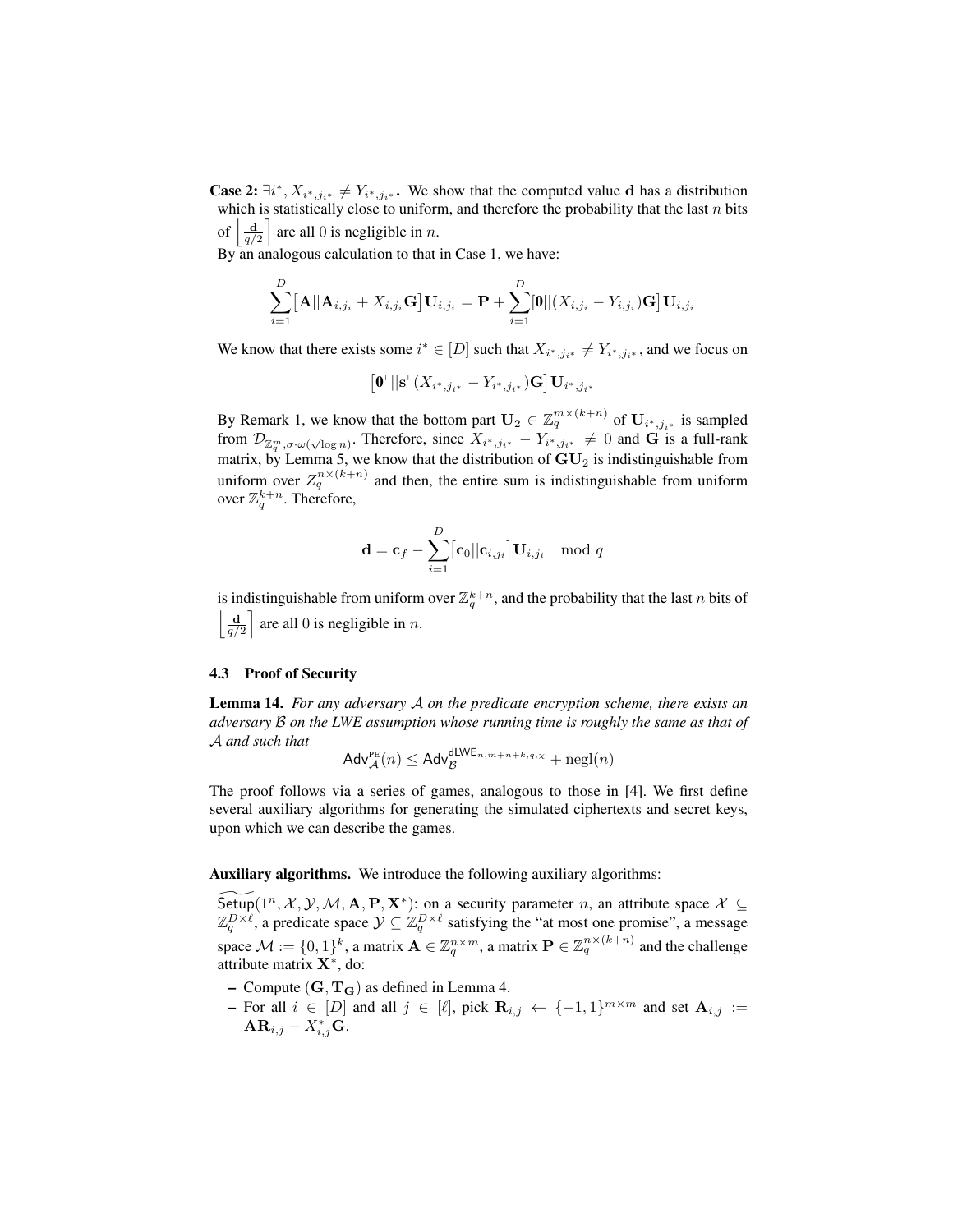- Output mpk :=  $(\mathbf{P}, \mathbf{A}, \mathbf{A}_{1,1}, \dots, \mathbf{A}_{D,\ell}, \mathbf{G}, \mathbf{T}_{\mathbf{G}})$  and  $\textsf{msk} := (\mathbf{X}^*, \mathbf{R}_{1,1}, \cdots, \mathbf{R}_{D,\ell}, \mathbf{T_A})$ 

Enc (mpk, b; msk,  $d_0, d_f$ ): On input the public parameters mpk, a message b ∈  $\{0,1\}^k$ , the master secret key msk, and the extra inputs  $\mathbf{d}_0 \in \mathbb{Z}_q^m$ ,  $\mathbf{d}_f \in \mathbb{Z}_q^{k+n}$  do:

- $-$  Set  $\mathbf{c}_0 := \mathbf{d}_0^{\top}$ ,
- − For all  $i \in [D]$  and all  $j \in [\ell],$  compute  $\mathbf{c}_{i,j} := \mathbf{d}_{0}^{\top} \mathbf{R}_{i,j}$ ,
- Compute  $\mathbf{b}' := (\mathbf{b}, 0, \dots, 0) \in \{0, 1\}^{k+n}$ , and set  $\mathbf{c}_f := \mathbf{d}_f^{\top} + \mathbf{b}'^{\top} \lfloor q/2 \rfloor$ .
- $\sim$  Output  $(c_0, \ldots, c_f)$ .

 $\widetilde{\operatorname{KeyGen}}$ (mpk,  $\widetilde{\operatorname{msk}}, \mathbf{Y}, \mathbf{X}^*$ ): On input the public parameters mpk, the master secret key msk, a predicate matrix Y and the challenge attribute matrix  $X^*$  do:

- $\text{I}$  If  $P(X^*, Y) = 1$ , abort.
- Otherwise, since  $P(X^*, Y) = 0$ , there must exist a  $i^* ∈ [D]$  such that for all  $j \in [\ell], X^*_{i^*,j} \neq Y_{i^*,j}$ . By the "at most one" property, for all  $i \in [D]$ , there is at most one  $j_i \in [\ell]$  such that  $X^*_{i,j_i} = Y_{i,j_i}$ . We proceed in three steps :
	- 1. First, for all  $i \in [D] \setminus \{i^*\}$  we sample:  $\mathbf{U}_{i,j_i} \leftarrow_R \mathcal{D}_{\mathbb{Z}_q^{2m \times (k+n)}, \sigma \cdot \omega(\sqrt{\log n})}$  with  $\sigma = O(\sqrt{n \log q})$  and set

$$
\mathbf{P}_i := \left[\mathbf{A}||\mathbf{A}\mathbf{R}_{i,j_i}\right] \mathbf{U}_{i,j_i} \in \mathbb{Z}_q^{n \times (k+n)}
$$

- 2. Next, we set  $\mathbf{P}_{i^*}$  to be:  $\mathbf{P}_{i^*} := \mathbf{P} \sum$  $\sum\limits_{i\neq i^*}\mathbf{P}_i$
- 3. We sample the remaining matrices as follows:

$$
\mathbf{U}_{i,j} \leftarrow \mathsf{LeftSample}(\mathbf{A}, \mathbf{R}_{i,j}, \mathbf{G}, Y_{i,j} - X_{i,j}^*, \mathbf{P}_i, \sigma).
$$

This is possible because  $Y_{i,j} - X_{i,j}^* \neq 0$ , whenever  $i = i^*$  or whenever  $j \neq j_i$ . - Output  $(\mathbf{U}_{1,1}, \ldots, \mathbf{U}_{D,\ell}).$ 

Game sequence. We present a series of games. We write  $Adv_{xxx}$  to denote the advantage of  $A$  in Game<sub>xxx</sub>.

- $-$  Game<sub>0</sub>: is the real security game, as defined in Section 2.3.
- Game<sub>1</sub>: same as Game<sub>0</sub>, except that the challenger runs

$$
\widetilde{\mathsf{Setup}}(1^n,\mathcal{X},\mathcal{Y},\mathcal{M};\mathbf{A},\mathbf{P},\mathbf{X}_{\beta}^*) \quad \text{and} \quad \widetilde{\mathsf{Enc}}(\mathsf{mpk},\mathbf{b}_{\beta};\widetilde{\mathsf{msk}},\mathbf{s}^{\top}\mathbf{A}+\mathbf{e}^{\top},\mathbf{s}^{\top}\mathbf{P}+\mathbf{e}^{\prime\top})
$$
\n
$$
\text{with } (\mathbf{A},\mathbf{T}_{\mathbf{A}}) \leftarrow_{\mathbf{R}} \mathsf{TrapGen}(1^n,1^m), \mathbf{P} \leftarrow_{\mathbf{R}} \mathbb{Z}_q^{n \times (k+n)}, \mathbf{s} \leftarrow_{\mathbf{R}} \mathbb{Z}_q^n, \mathbf{e} \leftarrow_{\mathbf{R}} \chi^m, \text{ and}
$$
\n
$$
\mathbf{e}' \leftarrow_{\mathbf{R}} \chi^{k+n}.
$$

 $\sim$   $\sim$ 

- Game<sub>2</sub>: same as Game<sub>1</sub> except that the challenger runs KeyGen.
- $-$  Game<sub>3</sub>: same as Game<sub>2</sub> except that the challenger runs

$$
\mathsf{Enc}(\mathsf{mpk},\mathbf{b}_{\beta};\mathsf{msk},\mathbf{d}_0,\mathbf{d}_f)
$$

where  $\mathbf{d}_0 \leftarrow_R \mathbb{Z}_q^m$  and  $\mathbf{d}_f \leftarrow_R \mathbb{Z}_q^{k+n}$ .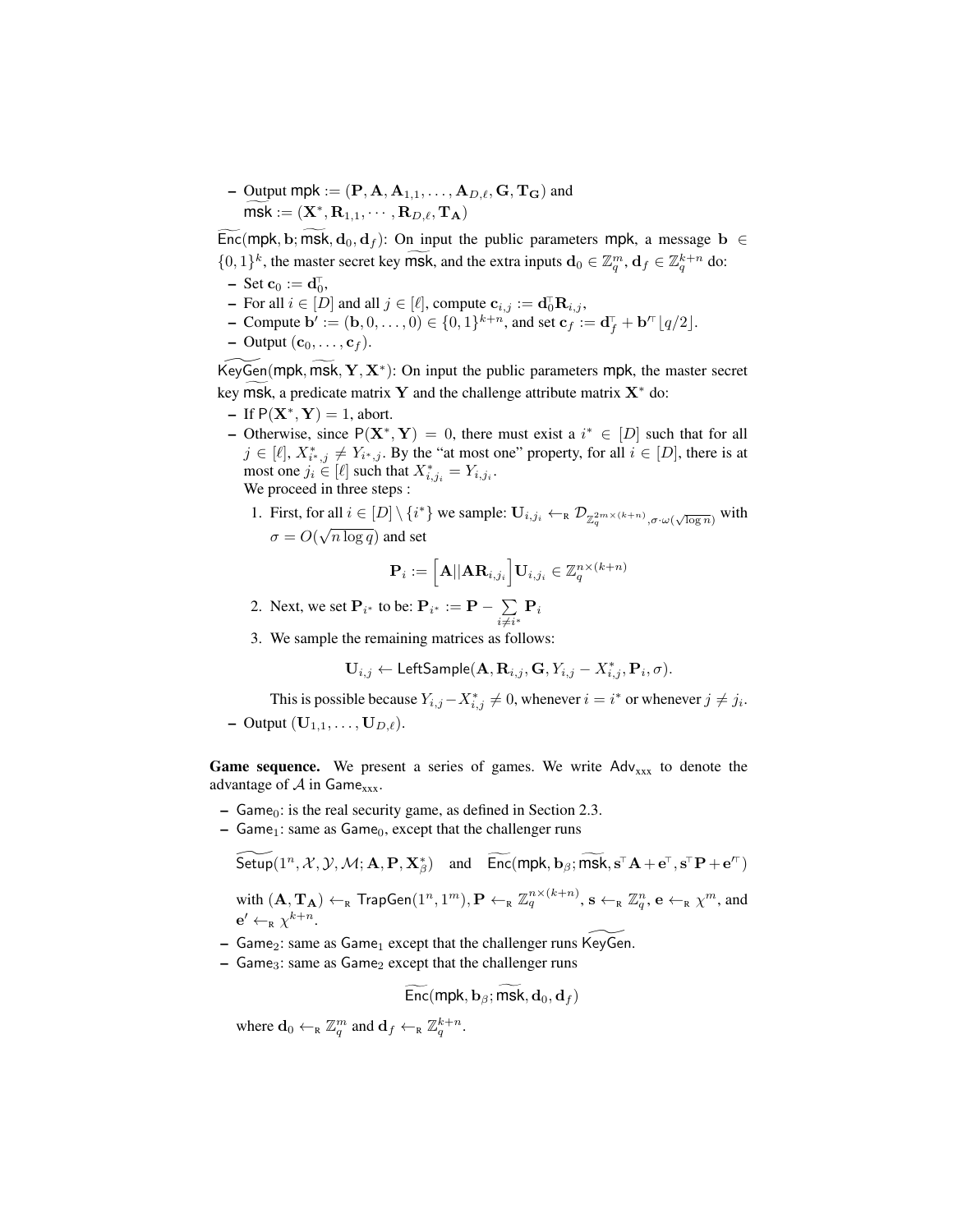– Game<sub>4</sub>: is the same as Game<sub>3</sub> except that the challenger runs KeyGen.

We show in the following lemmas that each pair of games (Game<sub>i</sub>, Game<sub>i+1</sub>) are either statistically indistinguishable or computationally indistinguishable under the decision-LWE assumption. Finally, we show in Lemma 19 that no information is leaked about  $\beta$ is the last game  $Game<sub>4</sub>$ .

**Lemma 15** (Game<sub>0</sub> to Game<sub>1</sub>). *For all*  $m > (n+1) \log q + \omega(\log n)$ *, we have*  $|Adv_0 \mathsf{Adv}_1| = \operatorname{negl}(n)$ .

*Proof.* From Game<sub>0</sub> to Game<sub>1</sub>, we switch from Setup, Enc to Setup, Enc.

Note that the only difference between  $Game_0$  and  $Game_1$  is that for all  $i \in [D]$  and  $j \in [\ell],$  the matrix  $\mathbf{A}_{i,j}$  is set to be  $\mathbf{A}_{i,j} \leftarrow_R \mathbb{Z}_q^{n \times m}$  in Game<sub>0</sub>, whereas it is set to be  $\mathbf{A}_{i,j} := \mathbf{A} \mathbf{R}_{i,j} - X_{i,j}^* \mathbf{G}$  in Game<sub>1</sub>, where  $\mathbf{R}_{i,j}$   $\leftarrow_R \{-1,1\}^{m \times m}$ . The matrix  $\mathbf{A}_{i,j}$ only appears in the mpk and in the component  $\mathbf{c}_{i,j} = \mathbf{s}^{\text{T}}(\mathbf{A}_{i,j} + X_{i,j}^* \mathbf{G}) + \mathbf{e}^{\text{T}} \mathbf{R}_{i,j}$  of the ciphertext.

Therefore it suffices to show that the distribution of  $({\bf A}, {\bf e}, {\bf A}_{i,j}, {\bf e}^{\top} {\bf R}_{i,j})$  in Game<sub>0</sub> and  $Game<sub>1</sub>$  are statistically close, that is,

$$
(\mathbf{A},\mathbf{e},\mathbf{A}_{i,j},\mathbf{e}^{\mathsf{T}}\mathbf{R}_{i,j}) \approx_s (\mathbf{A},\mathbf{e},\mathbf{A}\mathbf{R}_{i,j} - X_{i,j}^*\mathbf{G},\mathbf{e}^{\mathsf{T}}\mathbf{R}_{i,j})
$$

where  $\mathbf{A}_{i,j} \leftarrow_R \mathbb{Z}_q^{n \times m}$ ,  $\mathbf{R}_{i,j} \leftarrow_R \{-1,1\}^{m \times m}$ , and  $\mathbf{e} \leftarrow_R \chi^m$ . Observe that

 $(\mathbf{A}, \mathbf{e}, \mathbf{A}_{i,j}, \mathbf{e}^{\!\top} \mathbf{R}_{i,j})$  $\mathbf{F} \equiv (\mathbf{A}, \mathbf{e}, \mathbf{A}_{i,j} - X_{i,j}^* \mathbf{G}, \mathbf{e}^{\mathsf{T}} \mathbf{R}_{i,j})$  since  $\mathbf{A}_{i,j} \leftarrow_{\mathsf{R}} \mathbb{Z}_q^{n \times m}$  $\approx_s ({\bf A},{\bf e},{\bf A}{\bf R}_{i,j}-X_{i,j}^*{\bf G},{\bf e})$ by Lemma 1

**Lemma 16** (Game<sub>1</sub> to Game<sub>2</sub>).  $|\text{Adv}_1 - \text{Adv}_2| = \text{negl}(n)$ .

Proof. From Game<sub>1</sub> to Game<sub>2</sub>, we switch from KeyGen to KeyGen. Therefore, it suffices to show that for any predicate Y such that  $P(X^*, Y) = 0$ , the following distributions are statistically close:

$$
\mathsf{KeyGen}(\mathsf{mpk}, \mathsf{msk}, \mathbf{Y}) \approx_s \widetilde{\mathsf{KeyGen}}(\mathsf{mpk}, \widetilde{\mathsf{msk}}, \mathbf{Y}, \mathbf{X}^*)
$$

We write:  $F_{i,j} := (A \| A_{i,j} + Y_{i,j} G) = (A \| A R_{i,j} + (Y_{i,j} - X_{i,j}^*) G) \in \mathbb{Z}_q^{n \times 2m}$ . Since  $P(X^*, Y) = 0$ , we know that there must exist a  $i^* \in [D]$  such that  $Y_{i^*, j} \neq X_{i^*, j}^*$ for all  $j \in [\ell]$ . Because  $P_{AND AT MOST ONE}(\mathbf{X}^*, \mathbf{Y}) = 1$ , we know that for all  $i \in [D]$ , there is at most one  $j_i \in [\ell]$  such that  $Y_{i,i_j} = X^*_{i,i_j}$ . We proceed in three steps:

- 1. First, we argue that the joint distribution  $\{P_i, U_{i,j_i} : i \in [D], i \neq i^*\}$  is statistically close in KeyGen and in KeyGen. This follows readily from Lemma 5.
- 2. Next, we argue that the joint distribution  $\{P_i : i \in [D]\}$  is statistically close in KeyGen and in KeyGen. This follows readily from secret sharing.
- 3. Finally, fix  $P_1, \ldots, P_D$ . We argue that the distribution of the remaining matrices is statistically close in KeyGen and in KeyGen. This follows from Lemma 6, which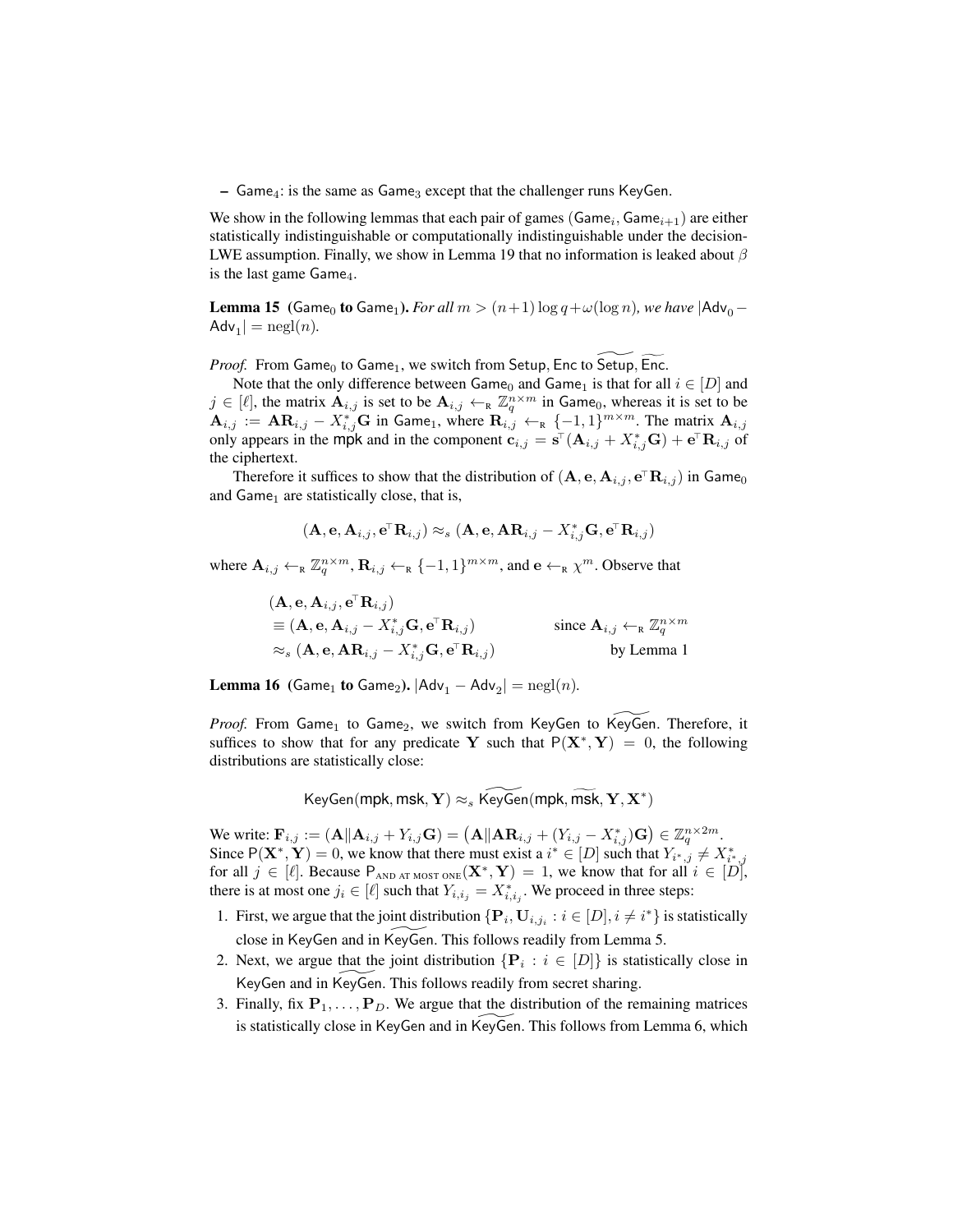tells us that the output  $U_{i,j}$  of both RightSample in KeyGen and LeftSample in KeyGen, are statistically close to  $\mathcal{D}_{A_q^{\mathbf{P}_i}}(\mathbf{F}_{i,j}), \sigma \cdot \omega(\sqrt{\log n})$ .

We can sample these  $\mathbf{U}_{i,j}$  in KeyGen applying LeftSample because  $Y_{i,j} - X_{i,j}^* \neq 0$ whenever  $i = i^*$  or whenever  $j \neq j_i$ .

*Remark 3.* Note that the "at most one" promise is crucial here, because when  $Y_{i,j}$  –  $X^*_{i,j}$  = 0, we cannot use LeftSample to sample a short matrix  $U_{i,j}$  such that  $(A \|AR_{i,j} + (Y_{i,j} - X_{i,j}^*)\mathbf{G}) \mathbf{U}_{i,j} = \mathbf{P}_i$ . If there exists "at most one"  $j_i \in [\ell]$  such that  $Y_{i,j_i} - X_{i,j_i}^* = 0$ , we can sample a short matrix  $U_{i,j_i}$  from some discrete Gaussian distribution, and set  $P_i$  to be  $P_i := (A \| AR_{i,j} + 0 \cdot G) U_{i,j}$ . Lemma 5 ensures that both  $U_{i,j}$  and  $P_i$  are correctly distributed. However, if there exist at least 2 indices  $j_i$ and  $j'_i \in [\ell]$  such that  $Y_{i,j_i} - X^*_{i,j_i} = Y_{i,j'_i} - X^*_{i,j'_i} = 0$ , then there is more than one matrix that we cannot sample using LeftSample, and the previous technique does not work anymore.

**Lemma 17** (Game<sub>2</sub> to Game<sub>3</sub>). *There exists an adversary B whose running time is roughly the same as that of* A *and such that*

$$
|\mathsf{Adv}_2 - \mathsf{Adv}_3| \leq \mathsf{Adv}_{\mathcal{B}}^{\mathsf{dLWE}_{n,m+k+n,q,\chi}}
$$

Note that only difference between  $Game_2$  and  $Game_3$  is that we switch the distribution of the inputs  $(\mathbf{d}_0, \mathbf{d}_{D+1})$  to Enc from LWE instances to random ones.

*Proof.* On input an LWE challenge

$$
(\mathbf{A},\mathbf{P},\mathbf{d}_0,\mathbf{d}_{D+1})
$$

where  $\mathbf{A} \leftarrow_{\mathbb{R}} \mathbb{Z}_q^{n \times m}$  and  $\mathbf{P} \leftarrow_{\mathbb{R}} \mathbb{Z}_q^{n \times (k+n)}$  and  $(\mathbf{d}_0, \mathbf{d}_{D+1})$  is either  $(\mathbf{s}^{\mathsf{T}} \mathbf{A} + \mathbf{e}^{\mathsf{T}}, \mathbf{s}^{\mathsf{T}} \mathbf{P} +$  $e^{r}$ ) or random,  $B$  simulates  $A$  and proceeds as follows:

- $-$  runs  $\widetilde{\mathsf{Setup}}(1^n,\mathcal{X},\mathcal{Y},\mathcal{M}; \mathbf{A},\mathbf{P}, \mathbf{X}^*_{\beta})$  as in Game $_2;$
- answers  $A$ 's private key queries by using KeyGen as in Game<sub>2</sub>;
- runs Enc(mpk,  $\mathbf{b}_{\beta}$ ; msk,  $\mathbf{d}_0$ ,  $\mathbf{d}_{D+1}$ ) to generate the challenge ciphertext;
- Finally, A guesses if it is interacting with a Game<sub>2</sub> or a Game<sub>3</sub> challenger. B outputs  $\mathcal{A}$ 's guess as the answer to the LWE challenge it is trying to solve.

When the LWE challenge is pseudorandom as in Definition 1, the adversary's view is as in Game<sub>2</sub>. When the LWE challenge is random the adversary's view is as in Game<sub>3</sub>. Therefore,  $\mathcal{B}'$ 's advantage in solving LWE is the same as  $\mathcal{A}'$ 's advantage in distinguishing  $Game<sub>2</sub>$  and  $Game<sub>3</sub>$ .

**Lemma 18** (Game<sub>3</sub> to Game<sub>4</sub>).  $|{\mathsf{Adv}}_3 - {\mathsf{Adv}}_4| = \mathsf{negl}(n)$ 

*Proof.* The differences between Game<sub>3</sub> and Game<sub>4</sub> are:

- In Game<sub>3</sub>,  $A \leftarrow_R \mathbb{Z}_q^{n \times m}$ , and  $T_A := \perp$ , whereas in Game<sub>4</sub>,  $(A, T_A) \leftarrow_R$  $\mathsf{TrapGen}(1^n,1^m)$ .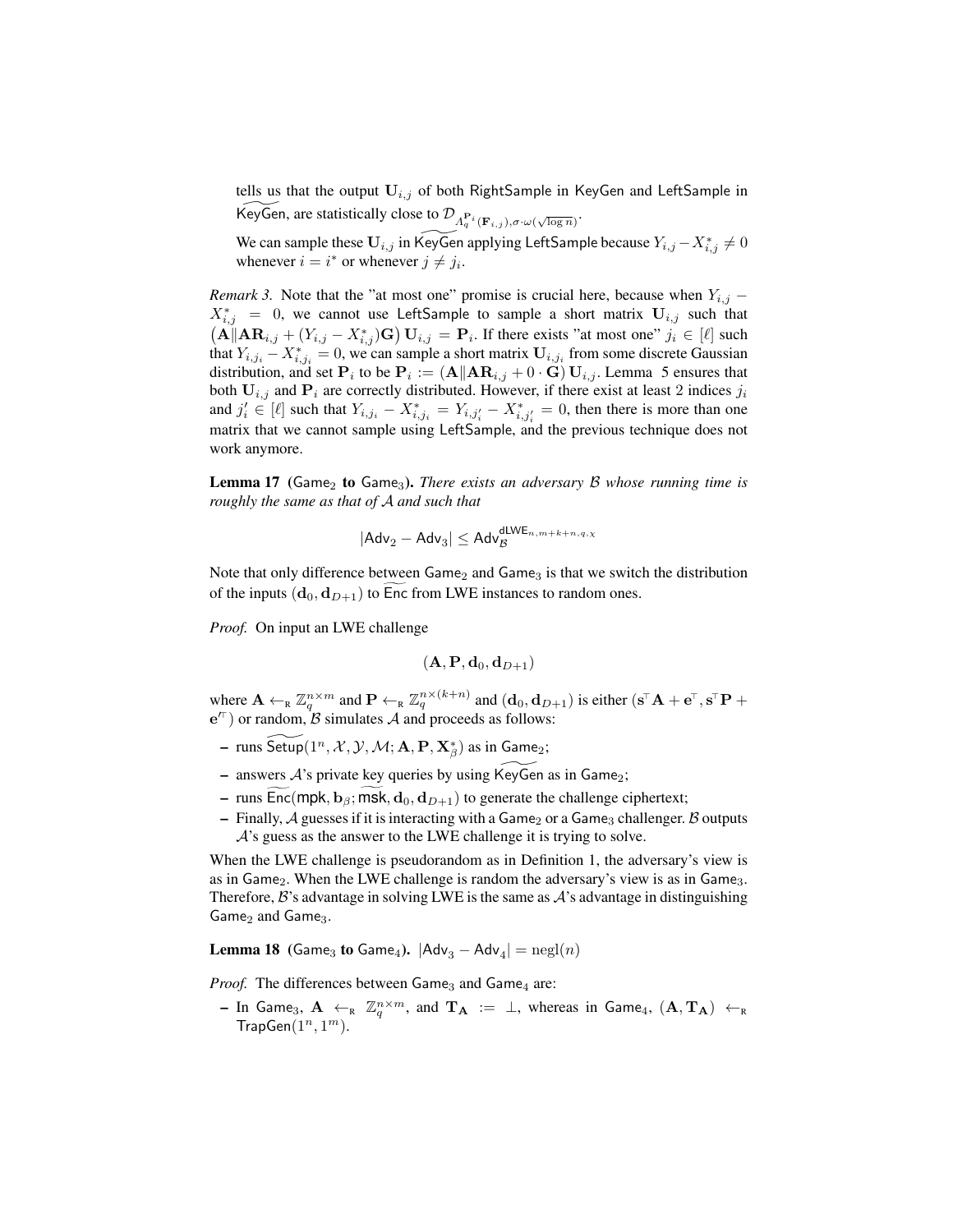– In Game<sub>3</sub>, the challenger answers the adversary's secret key using the KeyGen algorithm, whereas he answers using the KeyGen algorithm in  $Game_4$ .

The proof is the same as the one of Lemma 16, by symmetry of the games.

**Lemma 19** (Game<sub>4</sub>). *We have*  $|Adv_4 - 1/2| = negl(n)$ 

Proof. In Game<sub>4</sub>, both the challenge ciphertext and the secret keys are independent of β. Moreover, by Lemma 1, we know that for all  $i \in [D]$ , for all  $j \in [\ell]$  the two following distributions are statistically close

$$
(\mathbf{A}, \mathbf{A}_{i,j}) \approx_s (\mathbf{A}, \mathbf{A}\mathbf{R}_{i,j} - X_{i,j}^* \mathbf{G})
$$

where  $\mathbf{A}_{i,j} \leftarrow_R \mathbb{Z}_q^{n \times m}$ ,  $\mathbf{R}_{i,j} \leftarrow_R \{-1,1\}^{m \times m}$ , and  $\mathbf{e} \leftarrow_R \chi^m$ . Thus, the mpk does not leak any information on  $\mathbf{X}_{\beta}^*$ . Therefore, we get  $|\text{Adv}_4 - 1/2| = \text{negl}(n)$ .

#### 4.4 Parameter selection

- By Lemma 1, we need  $m > (n + 1) \log q + \omega(\log n)$
- By Lemma 3, and Lemma 4, we require  $m = \Theta(n \log q)$
- By Lemma 5, we need  $m \ge 2n \log q$
- By Lemma 6, we need  $\sigma = O(||\mathbf{T_A}||_{GS})$  and  $\sigma = O(||\mathbf{T_G}||_{GS} \cdot (1 + ||\mathbf{R}||_2))$ By Lemma 6, we need  $\sigma = O(\|\mathbf{I}_A\|_{GS})$  and  $\sigma = O(\|\mathbf{I}_B\|_{GS} \cdot (1 + \|\mathbf{R}\|_{2}))$ <br>where  $\|\mathbf{T}_A\|_{GS} = O(\sqrt{n \log q})$  and  $\|\mathbf{R}\|_2 \leq 20\sqrt{m}$  with overwhelming probability in n, according to Lemma 3 and Lemma 5, respectively.
- For correctness of decryption, we require  $\chi_{\text{max}} \leq \frac{q}{4} (1 + D(1 + 20\sqrt{m}) \cdot s \cdot 2m)^{-1}$ , where  $s = \sigma \cdot \omega(\sqrt{\log n}).$

Consequently we take  $m = \Theta(n \log q)$ ,  $\sigma = O(\sqrt{n \log q})$  and  $\chi_{\text{max}} = O\left(\frac{q}{D(n \log q)}\right)$  $\frac{q}{D(n\log q)^{3/2}s}$ where  $s = \sigma \cdot \omega(\sqrt{\log n}).$ √

#### 4.5 Putting everything together for multi-dimensional range queries

When  $D$  denotes the number of dimensions and  $T$  the number of points in each, combining the preceding scheme with the reduction in Section 3.3, we get a scheme for  $P_{CP-RANGE}$  and  $P_{KP-RANGE}$  with ciphertexts and secret keys of sizes  $O(D \log T)$  and running times  $O(D \cdot \log T \cdot \text{poly}(n))$  for encryption and key generation,  $O((\log T)^D \cdot$  $poly(n)$  for decryption.

# 5 Shorter Ciphertexts and Secret Keys for Multi-Dimensional Subset Queries

The predicate encryption scheme for  $P_{AND-OR-EO}$  exhibited in Section 4 together with the reductions presented in Section 3 lead to efficient predicate encryption schemes for multi-dimensional subset queries.

Indeed, when  $D$  denotes the dimension and  $T$  denotes the size of the sets, we obtain a predicate encryption scheme for  $P_{KP-SUBSET}$  and  $P_{CP-SUBSET}$  with ciphertexts and secret keys of size  $O(D \cdot T)$ .

However, in this section we show how we can improve the size of the secret keys and ciphertexts in order to obtain: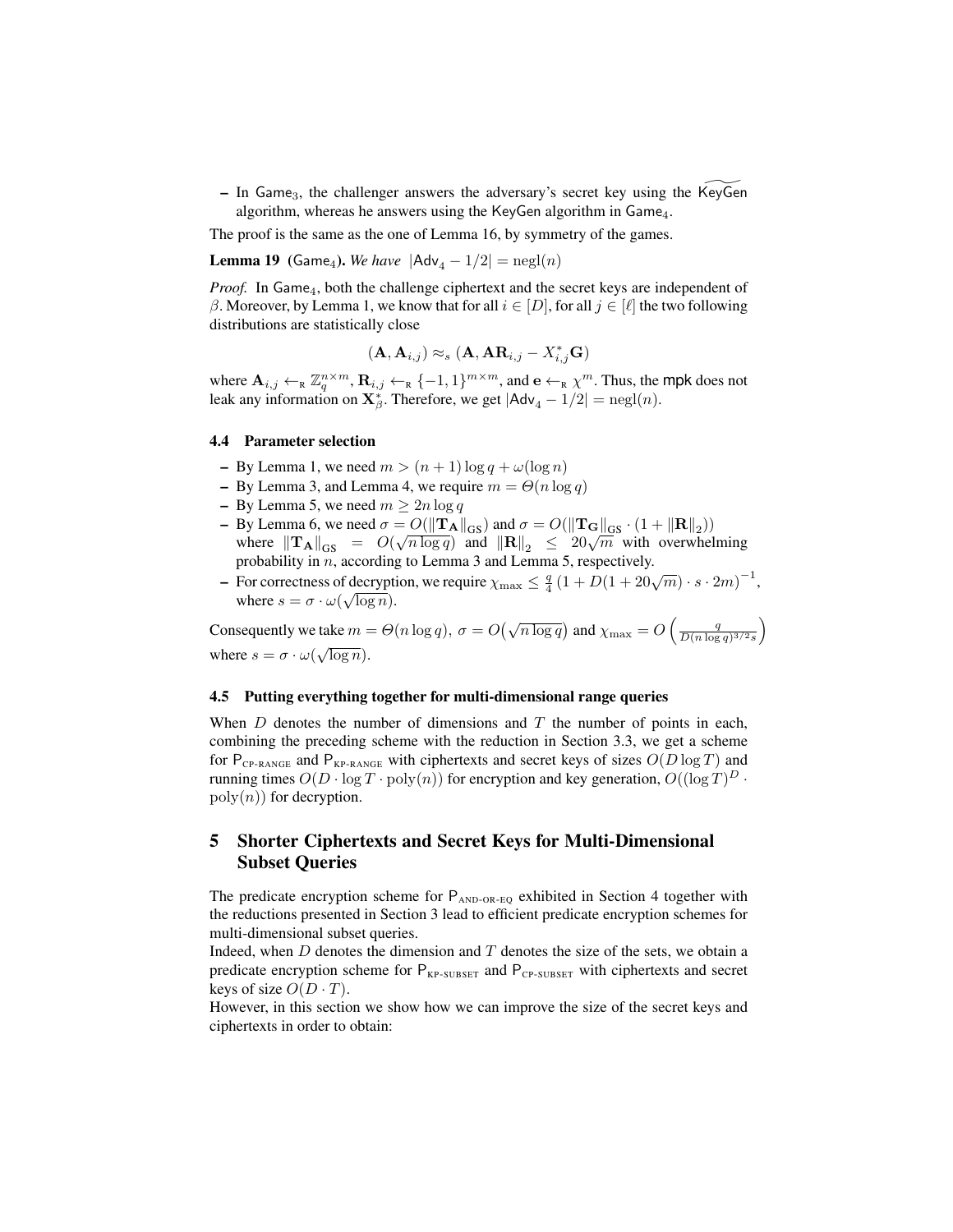- ciphertexts of size  $O(D)$  for  $P_{KP-SUBSET}$
- secret keys of size  $O(D)$  for P<sub>CP-SUBSET</sub>

#### 5.1 Multi-dimensional subset queries, ciphertext policy

We can obtain a predicate encryption scheme for  $P_{CP-SUBSET}$  using the reduction to  $P_{AND-OR-EO}$  defined in section 3.2, with secret keys of size  $O(D \cdot T)$ . We reduce the size of the secret keys size down to  $O(D)$  using the fact that in each dimension, only one of the T matrices in the secret key is needed to decrypt.

On the one hand, for each dimension i, the reduction maps a point  $z \in [T]$  into the vector  $\mathbf{e}_z$ . Therefore, for all  $j \neq z$  the KeyGen algorithm generates a short matrix  $\mathbf{U}_{i,j}$ which is a preimage of some target for the matrix  $[\mathbf{A} || \mathbf{A}_{i,j} + 0 \cdot \mathbf{G}]$ .

On the other hand, a characteristic vector  $\mathbf{w} \in \{0,1\}^T$ , is mapped into a -1, 1 vector. Thus, for all j, the  $(i, j)$ 'th component of the ciphertext is an LWE sample corresponding to the matrix  $[\mathbf{A}_{i,j} + * \mathbf{G}], * \in \{-1, 1\}.$ 

Consequently, the matrices  $U_{i,j}$  for  $j \neq z$  do not yield any useful information to decrypt the ciphertext. Therefore, we can remove them, and still satisfies correctness. Moreover, it is clear that removing parts of the secret key will not affect the security. Removing these matrices, we obtain a scheme whose secret keys have size  $O(D)$ , and whose decryption algorithm runs in time  $O(D \cdot \text{poly}(n))$  (instead of  $O(T^D \cdot \text{poly}(n))$ ).

**Construction.** Let  $n \in \mathbb{N}$  be the security parameter and T, D positive integers. Let  $q = q(n, T, D)$ ,  $m = m(n, T, D)$  and  $\chi_{\text{max}} = \chi_{\text{max}}(n, T, D)$  be positive integers, and  $\sigma = \sigma(n, T, D)$  be a Gaussian parameter.

Setup $(1^n, \mathcal{X}, \mathcal{Y}, \mathcal{M})$ : on a security parameter n, an attribute space  $\mathcal{X} := \{0, 1\}^{D \times T}$ , a predicate space  $\mathcal{Y} := \mathbb{Z}_q^D$ , and a message space  $\mathcal{M} := \{0, 1\}^k$ , do:

- $-$  Pick  $(\mathbf{A}, \mathbf{T_A}) \leftarrow \mathsf{TrapGen}(1^n, 1^m, q)$ .
- Pick  $\mathbf{A}_{1,1}, \ldots, \mathbf{A}_{D,T} \leftarrow_{R} \mathbb{Z}_q^{n \times m}$ .
- $-$  Pick  $\mathbf{P} \leftarrow_{\mathbf{R}} \mathbb{Z}_q^{n \times (k+n)}$ .
- Compute  $(G, T_G)$  as defined in Lemma 4.
- Output: mpk :=  $(P, A, A_{1,1}, \ldots, A_{D,T}, G, T_G)$  and msk :=  $T_A$

Enc(mpk, X, b): On input the public parameters mpk, an predicate matrix  $X \in \mathcal{X}$ , and a message  $\mathbf{b} \in \{0, 1\}^k$ , do:

- Pick  $\mathbf{s} \leftarrow_{\mathbb{R}} \mathbb{Z}_q^n$ ,  $\mathbf{e} \leftarrow_{\mathbb{R}} \chi^m$ , and compute  $\mathbf{c}_0 := \mathbf{s}^{\top} \mathbf{A} + \mathbf{e}^{\top}$ .
- for all  $i \in [D]$  and all  $j \in [T]$ , do:
	- Pick  $\mathbf{R}_{i,j} \leftarrow \{-1,1\}^{n \times m}$ .
	- Compute  $\mathbf{c}_{i,j} := \mathbf{s}^{\text{T}} \big( \mathbf{A}_{i,j} + X_{i,j} \mathbf{G} \big) + \mathbf{e}^{\text{T}} \mathbf{R}_{i,j}.$
- $\mathbf{0} = \mathbf{Set} \mathbf{b}' := (\mathbf{b}, 0, \dots, 0) \in \{0, 1\}^{k+n}$ , pick an  $\mathbf{e}' \leftarrow_R \chi^{k+n}$ , and compute  $\mathbf{c}_f :=$  $\mathbf{s}^{\!\top}\mathbf{P} + \mathbf{e}^{\prime\tau} + \mathbf{b}^{\prime\tau} \cdot \lfloor q/2 \rfloor.$
- Output:  $\mathsf{ct} := (\mathbf{c}_0, \mathbf{c}_{1,1}, \dots, \mathbf{c}_{D,T}, \mathbf{c}_f)$

KeyGen(mpk, msk,  $y$ ): On input the public parameters mpk, the master secret key msk, and an attribute vector  $y \in \mathcal{Y}$ , do: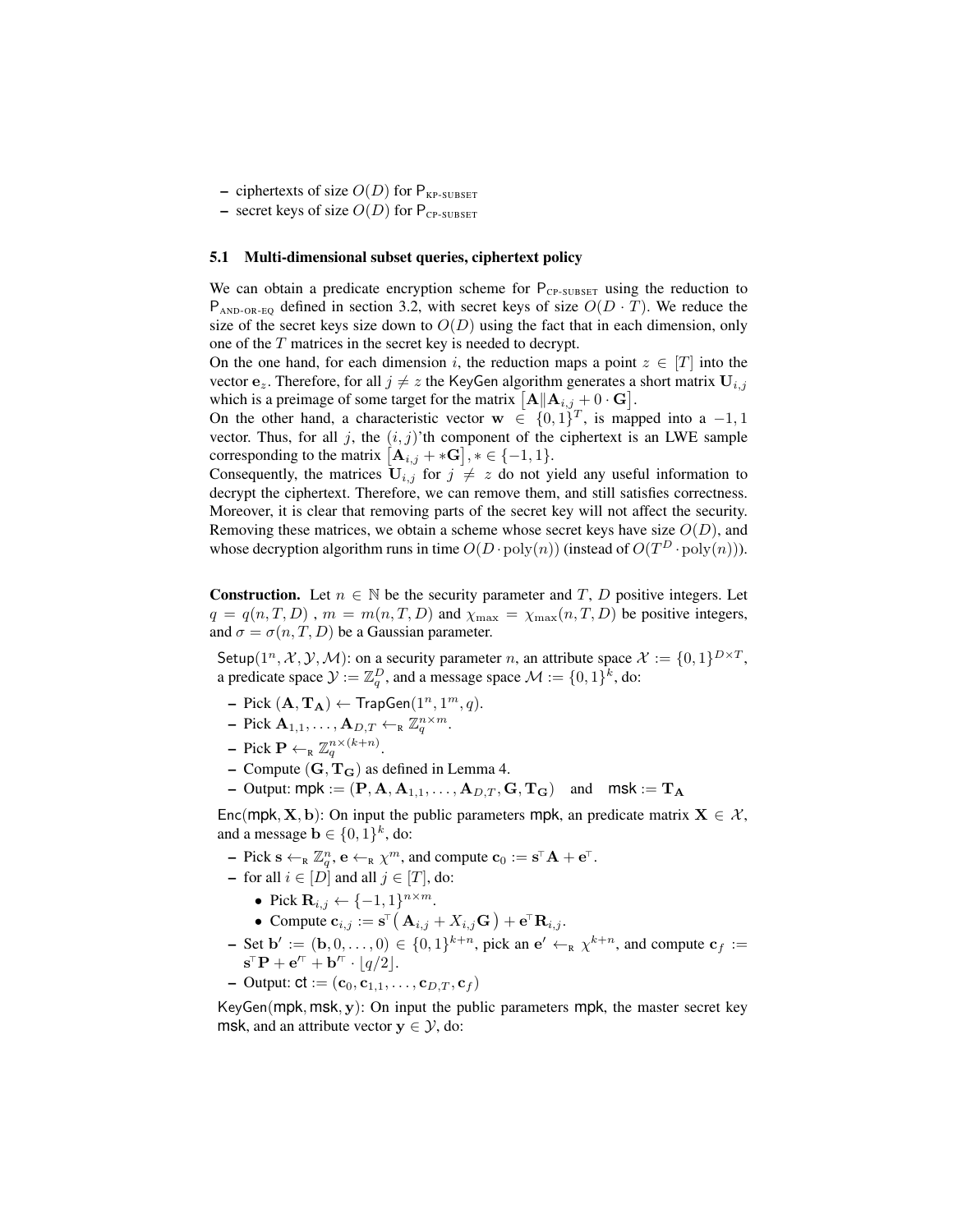- Secret share **P** as  $\{P_i, i \in [D]\}$ , such that  $\sum_{i=1}^{D}$  $\sum_{i=1}$   ${\bf P}_i = {\bf P}.$
- For all  $i \in [D]$ :

Sample a short matrix  $\mathbf{U}_i \in \mathbb{Z}_q^{2m \times (k+n)}$  such that  $\left[\mathbf{A} \| \mathbf{A}_{i,y_i} + \mathbf{G}\right] \mathbf{U}_i = \mathbf{P}_i$ Sample a short matrix  $\mathbf{U}_i \in \mathbb{Z}_q$ <br>
using RightSample( $\mathbf{A}, \mathbf{T}_\mathbf{A}, \mathbf{A}_{i,y_i} + \mathbf{G}, \mathbf{P}_i, \sigma$ ) with  $\sigma = O(\sqrt{n \log q})$ .

– Output the secret key  $sk_Y = (\mathbf{U}_1, \dots, \mathbf{U}_D)$ .

Dec(mpk,  $sk_v$ , ct): On input the public parameters mpk, a secret key  $sk_v$  =  $(\mathbf{U}_1, \ldots, \mathbf{U}_D)$  for an attribute vector y, and a ciphertext  $\mathbf{ct} = (\mathbf{c}_0, \mathbf{c}_{1,1}, \ldots, \mathbf{c}_{D,T}, \mathbf{c}_f)$ , do:

- Compute  $\mathbf{d} := \mathbf{c}_f \sum_{i=1}^D [\mathbf{c}_0 || \mathbf{c}_{i,y_i}] \mathbf{U}_i \mod q.$
- Output the first k bits of  $\left\lfloor \frac{d}{q/2} \right\rfloor$ . For any  $z \in [0, 1]$ , we denote by  $\lfloor z \rfloor$  the closest integer of z.

Correctness and security. Correctness and security proofs follow readily from those of  $P_{AND-OR-EQ}$  in Section 4.

### 5.2 Multi-dimensional subset queries, key-policy

The following scheme is similar (however simpler) to the one presented in Section 4 for  $P_{AND-OR-EQ}$ .

**Overview.** We begin with the special case  $D = 1$ . Given an attribute vector  $x \in$  $[T]^D$ , the ciphertext is an LWE sample corresponding to the matrix  $\left[\mathbf{A} \|\mathbf{A}_1 + x\mathbf{G} \right]$ and the message is masked using an LWE sample corresponding to a public matrix **P**. The secret key corresponding to  $Y \in \{0,1\}^T$  is a collection of T short matrices  $U_1, \ldots, U_T$  such that:

$$
[\mathbf{A}||\mathbf{A}_1 + j\mathbf{G}]\mathbf{U}_j = \mathbf{P} \text{ if } \mathbf{Y}_j = 1
$$
  

$$
\mathbf{U}_j = \perp \text{ if } \mathbf{Y}_j = 0
$$

For correctness, observe that if  $Y_x = 1$ , then the decryptor can use  $U_x$  to recover the plaintext. However, since the decryptor does not know  $x$ , he will try to decrypt the ciphertext using each of  $U_1, \ldots, U_T$ . We will need to pad the plaintext with redundant zeroes so that the decryptor can identify the correct plaintext.

To establish security with respect to some selective challenge  $x^*$ , we will need to simulate the secret keys for all Y such that  $Y_{x^*} = 0$ . Observe that for all  $j = 1, ..., T$ ,

$$
\mathbf{Y}_j = 1 \Longrightarrow j \neq x^*
$$

We can then simulate  $U_j$  using an "all-but-one" simulation (while puncturing at  $x^*$ ) exactly as in prior IBE schemes in [1]. In order to establish weak attribute-hiding, we adopt a similar strategy to that for inner product encryption in [4].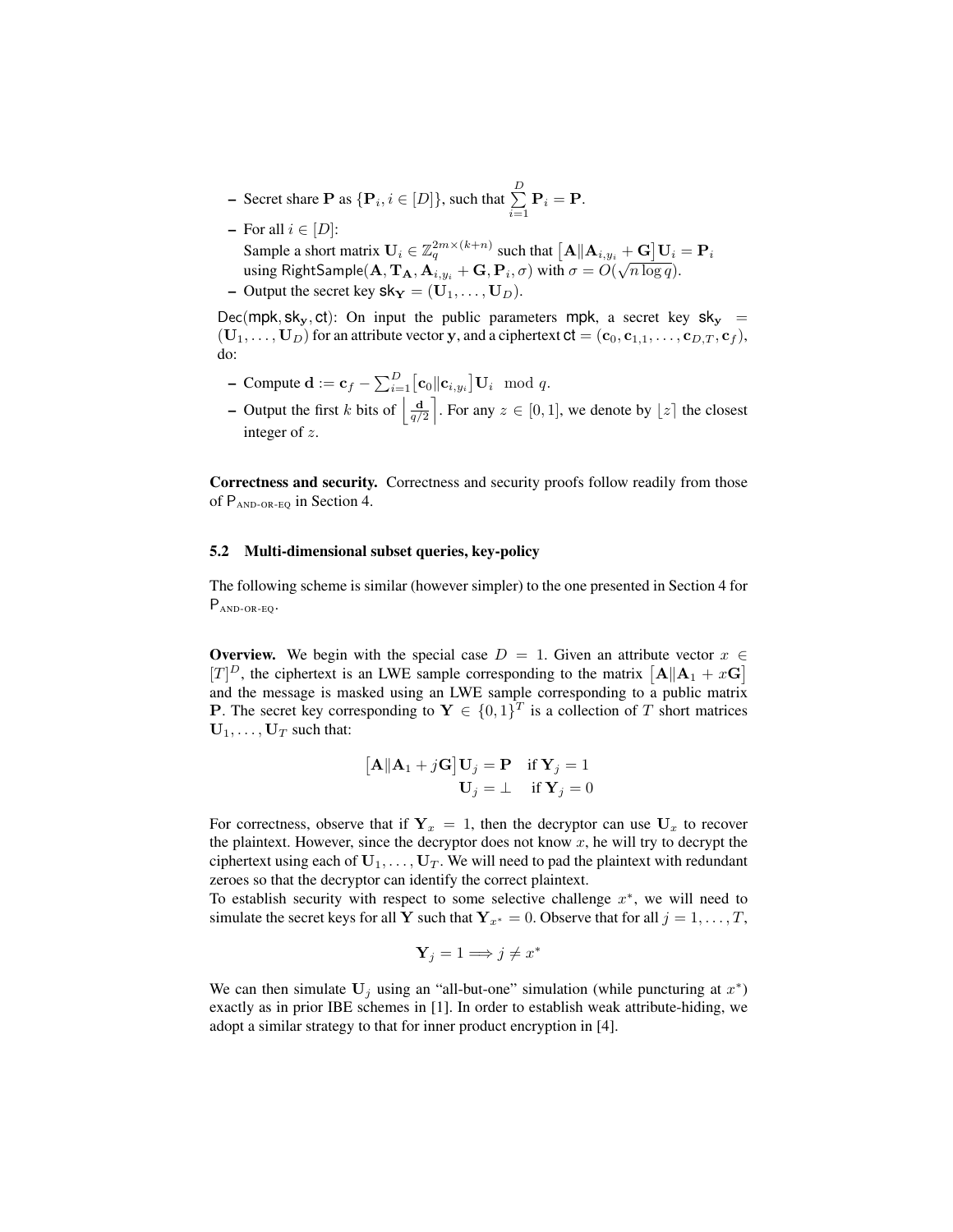**Higher dimensions.** Given an attribute vector  $x \in [T]^D$ , the ciphertext is an LWE sample corresponding to the matrix  $\begin{bmatrix} \mathbf{A} \|\mathbf{A}_1 + x_1\mathbf{G} \|\cdots \|\mathbf{A}_D + x_D\mathbf{G} \end{bmatrix}$ .

The secret key corresponding to  $\mathbf{Y} \in \{0,1\}^{D \times T}$  is a collection of  $D \cdot \overline{T}$  short matrices  $U_{1,1}, \ldots, U_{D,T}$  such that for  $j = 1, \ldots, T, i = 1, \ldots, D$ :

$$
\begin{bmatrix} \mathbf{A} \|\mathbf{A}_i + j\mathbf{G}\] \mathbf{U}_{i,j} = \mathbf{P}_i & \text{if } \mathbf{Y}_{i,j} = 1 \\ \mathbf{U}_{i,j} = \perp & \text{if } \mathbf{Y}_{i,j} = 0 \end{bmatrix}
$$

where  $P_1, \ldots, P_D$  is an additive secret-sharing of P. For correctness, observe that if  $Y_{1,x_1} = Y_{2,x_2} = \ldots = Y_{D,x_D} = 1$ , then the decryptor

can use  $U_{1,x_1}, \dots, U_{D,x_D}$  to recover the plaintext. As with the case  $D = 1$ , the decryptor will need to enumerate over all  $\mathbf{x}' \in [T]^D$ .

To simulate secret keys for Y with respect to some selective challenge  $x^*$ , first we fix  $i^*$  such that  $\mathbf{Y}_{k,x_{i^*}^*} = 0$ . Without loss of generality, suppose  $i^* = 1$ , that is,  $\mathbf{Y}_{1,x_1^*} = 0$ . We then proceed as follows:

- Sample random short matrices  $U_{2,x_2^*}, \ldots, U_{D,x_D^*}$ , which in turn determines the shares  $P_2, \ldots, P_D$ .
- Define  $P_1 := P \sum_{i=2}^{D} P_i$  and use an all-but-one simulation strategy to sample the remaining short matrices in the secret key.

**Construction.** Let  $n \in \mathbb{N}$  be the security parameter and T, D be positive integers. Let  $q = q(n)$ ,  $m = m(n, T, D)$  and  $\chi_{\text{max}} = \chi_{\text{max}}(n, q, T, D)$  be positive integers, and  $\sigma = \sigma(n, q, T, D)$  be a Gaussian parameter.

 $\mathsf{Setup}(1^n,\mathcal{X},\mathcal{Y},\mathcal{M})$ : on  $n,\mathcal{X}:=\mathbb{Z}_q^D,$   $\mathcal{Y}:=\{0,1\}^{D\times T}$  and  $\mathcal{M}:=\{0,1\}^k,$  do:

- $-$  Pick  $(\mathbf{A}, \mathbf{T_A}) \leftarrow \mathsf{TrapGen}(1^n, 1^m, q)$ .
- $\blacksquare$  Pick  $\mathbf{A}_1, \ldots, \mathbf{A}_D \leftarrow_R \mathbb{Z}_q^{n \times m}$ .
- $-$  Pick  $\mathbf{P} \leftarrow_{\mathbf{R}} \mathbb{Z}_q^{n \times (k+n)}$ .
- Compute  $(G, T_G)$  as defined in Lemma 4.
- Output: mpk :=  $(P, A, A_1, ..., A_D, G, T_G)$  and msk :=  $T_A$

Enc(mpk, x, b): On input mpk,  $x \in \mathcal{X}$  and  $b \in \{0, 1\}^k$ :

- Pick  $\mathbf{s} \leftarrow_{\mathbb{R}} \mathbb{Z}_q^n$ ,  $\mathbf{e} \leftarrow_{\mathbb{R}} \chi^m$ , and compute  $\mathbf{c}_0 := \mathbf{s}^{\top} \mathbf{A} + \mathbf{e}^{\top}$ .
- For all  $i \in [D]$ :
	- Pick  $\mathbf{R}_i \leftarrow \{-1, 1\}^{m \times m}$ .
	- Compute  $\mathbf{c}_i := \mathbf{s}^{\top} (\mathbf{A}_i + x_i \mathbf{G}) + \mathbf{e}^{\top} \mathbf{R}_i$ .
- Set  $\mathbf{b}' := (\mathbf{b}, 0, \dots, 0) \in \{0, 1\}^{k+n}$ , pick  $\mathbf{e}' \leftarrow_R \chi^{k+n}$ , and compute  $\mathbf{c}_f :=$  $\mathbf{s}^{\!\top}\mathbf{P} + \mathbf{e}^{\prime\tau} + \mathbf{b}^{\prime\tau} \cdot \lfloor q/2 \rfloor.$
- Output:  $ct := (\mathbf{c}_0, \mathbf{c}_1, \dots, \mathbf{c}_D, \mathbf{c}_f)$

KeyGen(mpk, msk, Y): On input mpk, msk, and  $Y \in \mathcal{Y}$ , do:

- Secret share **P** as  $\{P_i, i \in [D]\}$ , such that  $\sum_{i=1}^{D}$  $\sum_{i=1}$   $\mathbf{P}_i = \mathbf{P}$ .
- For all  $i \in [D]$  and  $j \in [T]$ :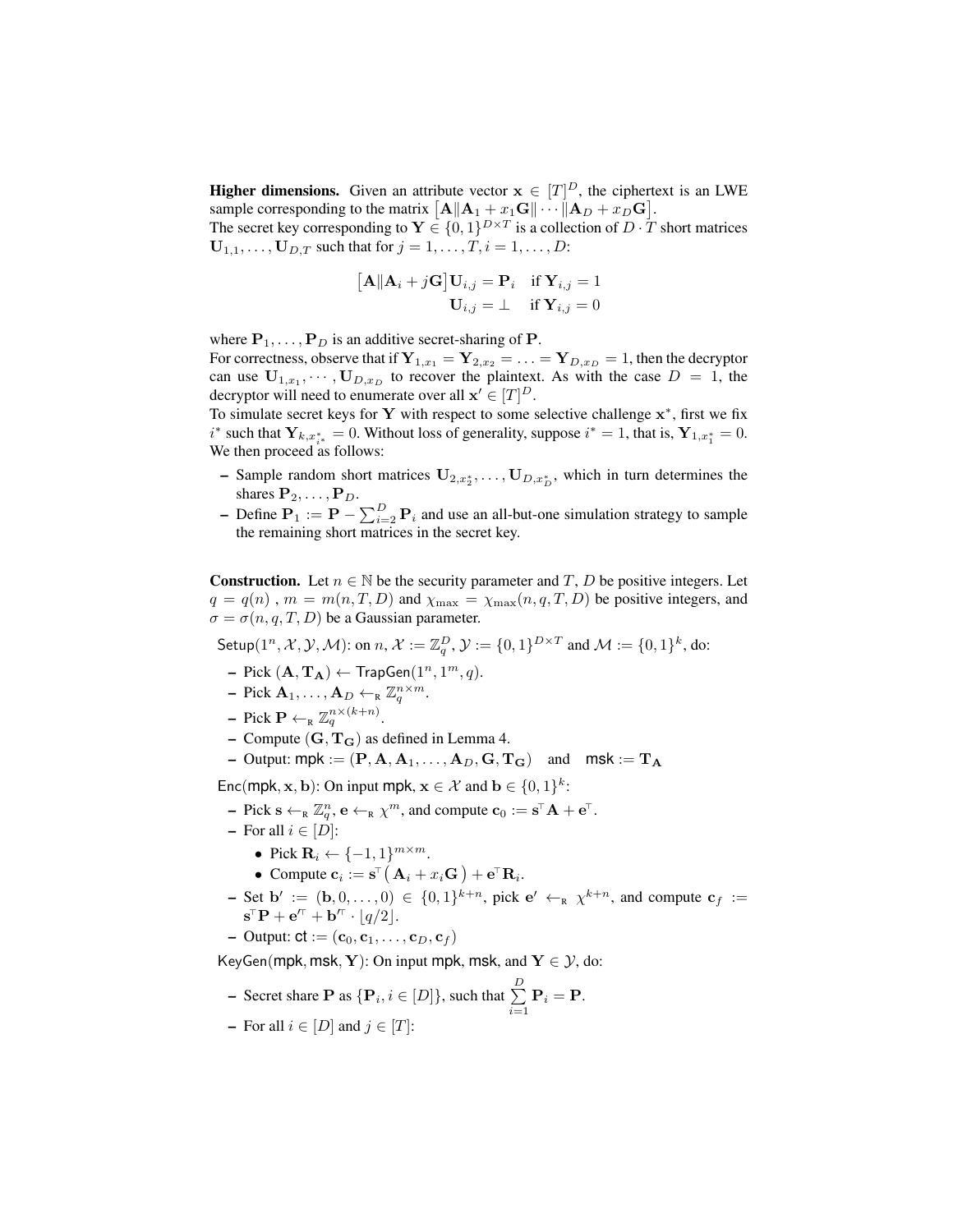• If  $Y_{i,j} = 1$  then sample a short matrix  $U_{i,j} \in \mathbb{Z}_q^{2m \times (k+n)}$  such that

$$
\big[\mathbf{A} \| \mathbf{A}_i + j\mathbf{G}\big] \mathbf{U}_{i,j} = \mathbf{P}_i
$$

using RightSample $(\mathbf{A}, \mathbf{T_A}, \mathbf{A}_i + j\mathbf{G}, \mathbf{P}_i, \sigma)$  with  $\sigma = O(\sqrt{n\log q}).$ 

• Otherwise set  $U_{i,j} := \perp$ .

– Output the secret key  $sk_{\mathbf{Y}} = (\mathbf{U}_{1,1}, \dots, \mathbf{U}_{D,T}).$ 

Dec(mpk, sk<sub>Y</sub>, ct): On input the public parameters mpk, a secret key sk<sub>Y</sub> =  $(\mathbf{U}_{1,1},\ldots,\mathbf{U}_{D,T})$  for a predicate matrix Y, and a ciphertext  $\mathsf{ct} = (\mathbf{c}_0,\mathbf{c}_1,\ldots,\mathbf{c}_D,\mathbf{c}_f)$ , do:

- For all  $\mathbf{x}' = (x'_1, \dots, x'_D) \in [T]^D$ , compute  $\mathbf{d}_{\mathbf{x}'} := \mathbf{c}_f \sum^D$  $i=1$  $\left[\mathbf{c}_0\|\mathbf{c}_i\right]\mathbf{U}_{i,x_i^\prime}$ mod q.
- $\left[-\text{If } \left|\frac{\mathbf{d}_{\mathbf{x}^{\prime}}}{q/2}\right| \in \{0,1\}^{k} \times 0^{n} \text{ for exactly one vector } \mathbf{x}^{\prime} \in [T]^{D}$ , then output the first k bits of  $\left[\frac{d_{x'}}{q/2}\right]$ . For any  $z \in [0, 1]$ , we denote by  $\lfloor z \rfloor$  the closest integer of z. – Otherwise, abort.

We defer the proofs of correctness and security to the full version [12].

# References

- 1. Agrawal, S., Boneh, D., Boyen, X.: Efficient Lattice (H)IBE in the Standard Model. In: EUROCRYPT. pp. 553–572 (2010)
- 2. Agrawal, S., Boneh, D., Boyen, X.: Lattice Basis Delegation in Fixed Dimension and Shorter-Ciphertext Hierarchical IBE. In: CRYPTO. pp. 98–115 (2010)
- 3. Agrawal, S., Boyen, X., Vaikuntanathan, V., Voulgaris, P., Wee, H.: Functional Encryption for Threshold Functions (or, Fuzzy IBE) from Lattices. In: Public Key Cryptography. pp. 280–297 (2012)
- 4. Agrawal, S., Freeman, D.M., Vaikuntanathan, V.: Functional Encryption for Inner Product Predicates from Learning with Errors. In: ASIACRYPT. pp. 21–40 (2011)
- 5. Ajtai, M.: Generating Hard Instances of Lattice Problems (Extended Abstract). In: STOC. pp. 99–108 (1996)
- 6. Alwen, J., Peikert, C.: Generating Shorter Bases for Hard Random Lattices. In: STACS. pp. 75–86 (2009)
- 7. Boneh, D., Gentry, C., Gorbunov, S., Halevi, S., Nikolaenko, V., Segev, G., Vaikuntanathan, V., Vinayagamurthy, D.: Fully Key-Homomorphic Encryption, Arithmetic Circuit ABE and Compact Garbled Circuits. In: EUROCRYPT. pp. 533–556 (2014)
- 8. Boneh, D., Waters, B.: Conjunctive, Subset, and Range Queries on Encrypted Data. In: TCC. pp. 535–554 (2007)
- 9. Cash, D., Hofheinz, D., Kiltz, E., Peikert, C.: Bonsai Trees, or How to Delegate a Lattice Basis. In: EUROCRYPT. pp. 523–552 (2010)
- 10. De Berg, M., Van Kreveld, M., Overmars, M., Schwarzkopf, O.: Computational Geometry. Springer Berlin Heidelberg (2000)
- 11. Dodis, Y., Ostrovsky, R., Reyzin, L., Smith, A.: Fuzzy Extractors: How to Generate Strong Keys from Biometrics and Other Noisy Data. SIAM J. Comput. 38(1), 97–139 (2008)
- 12. Gay, R., Meaux, P., Wee, H.: Predicate Encryption for Multi-Dimensional Range Queries ´ from Lattices. Cryptology ePrint Archive, Report 2014/965 (2014), http://eprint.iacr.org/